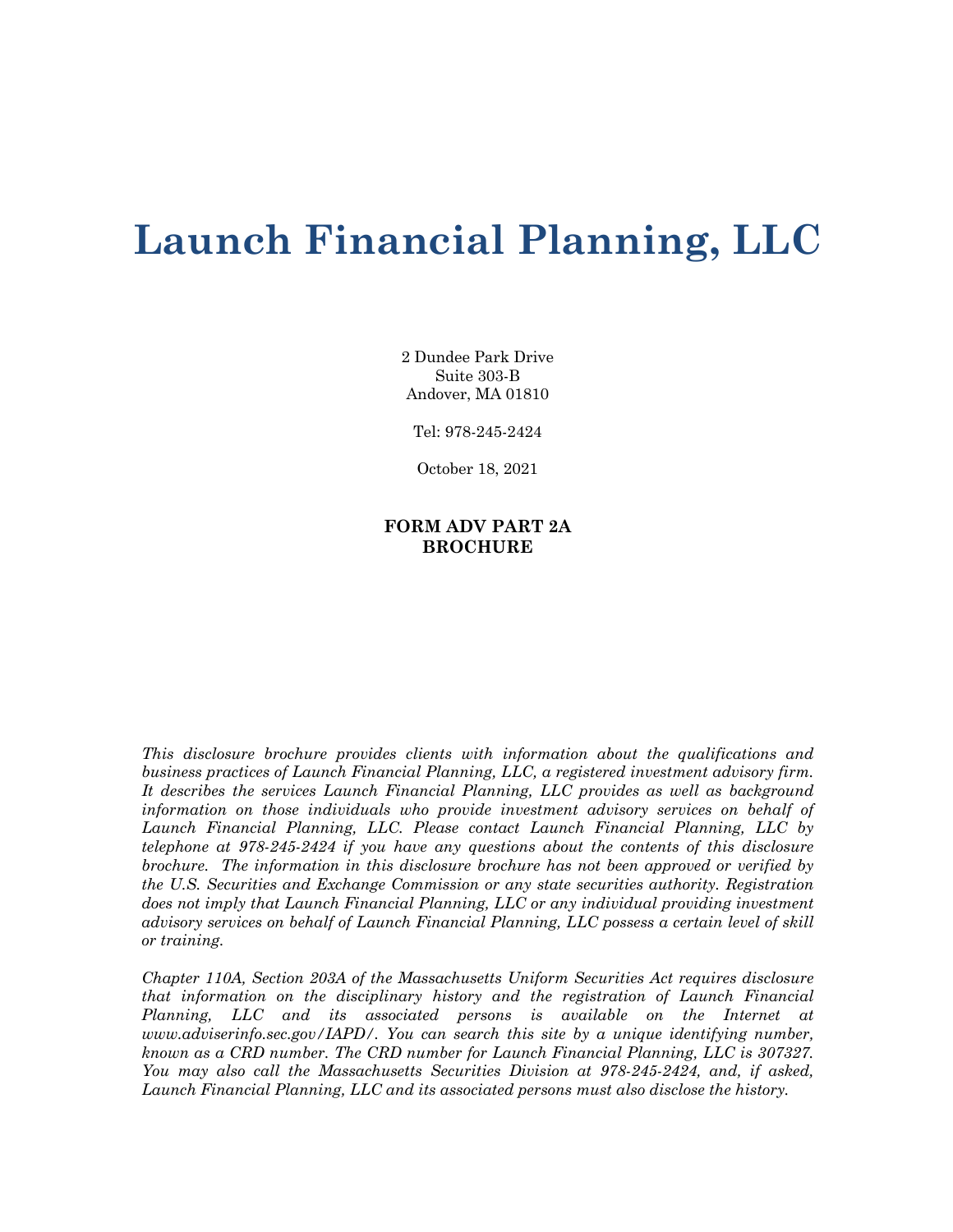## **Item 2 – Material Changes**

This item discusses specific material changes to the Launch Financial Planning, LLC disclosure brochure.

Launch Financial Planning, LLC will ensure that clients receive a summary of any materials changes to this and subsequent brochures within 120 days of the close of its fiscal year which occurs at the end of the calendar year. Launch Financial Planning, LLC may further provide other ongoing disclosure information about material changes as necessary.

Launch Financial Planning, LLC will also provide clients with a new brochure as necessary based on changes or new information, at any time, without charge.

Since the date of the most recent annual amendment filing of this disclosure brochure (February 3, 2021), the following material change has been made:

## **Item 14 – Client Referrals and Other Compensation**

Launch Financial Planning, LLC has disclosed that it may use solicitors from time to time.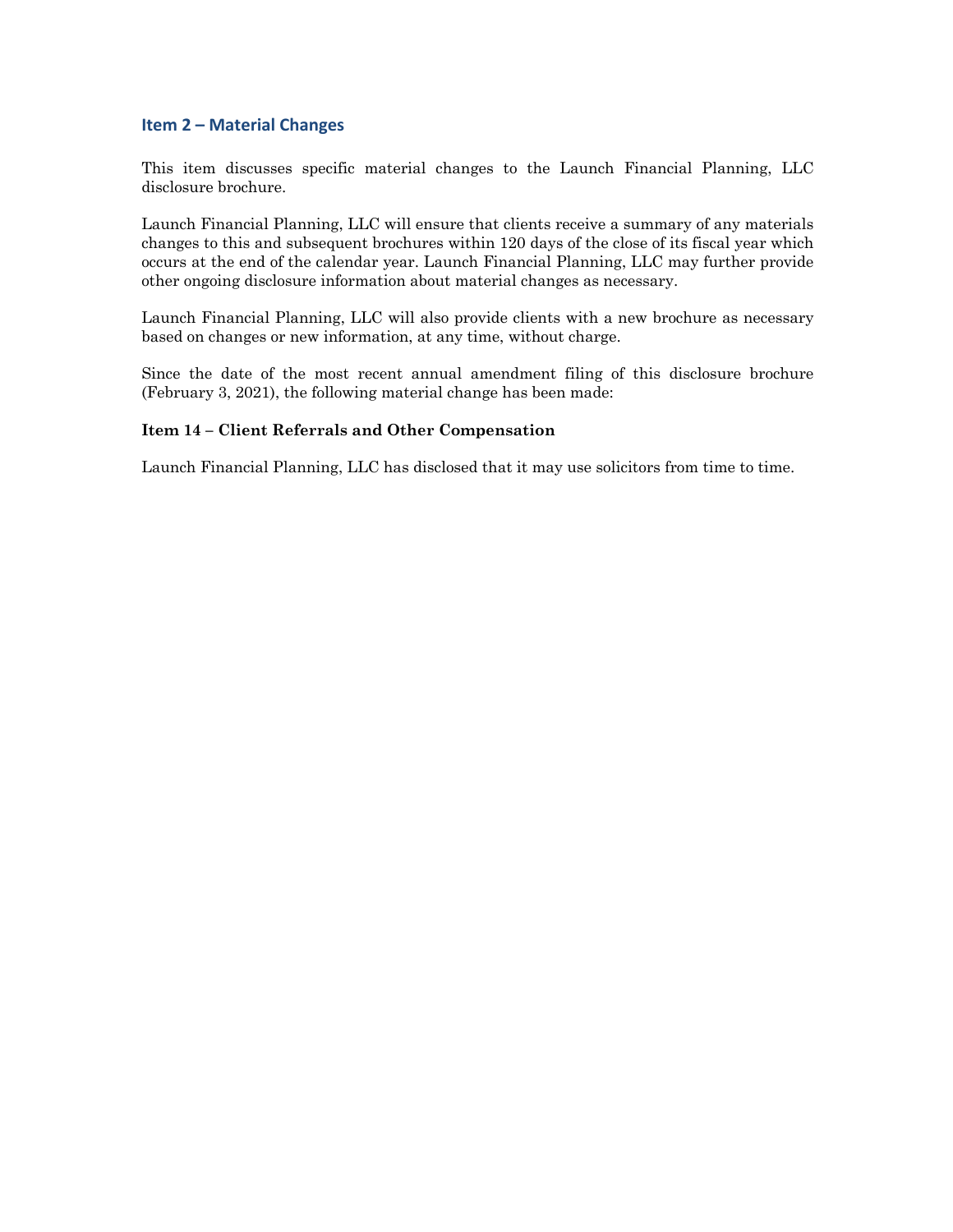## Item 3 - Table of Contents

| Item 8 - Methods of Analysis, Investment Strategies and Risk of Loss 9                  |
|-----------------------------------------------------------------------------------------|
|                                                                                         |
|                                                                                         |
| Item 11 - Code of Ethics, Participation or Interest in Client Transactions and Personal |
|                                                                                         |
|                                                                                         |
|                                                                                         |
|                                                                                         |
|                                                                                         |
|                                                                                         |
|                                                                                         |
|                                                                                         |
|                                                                                         |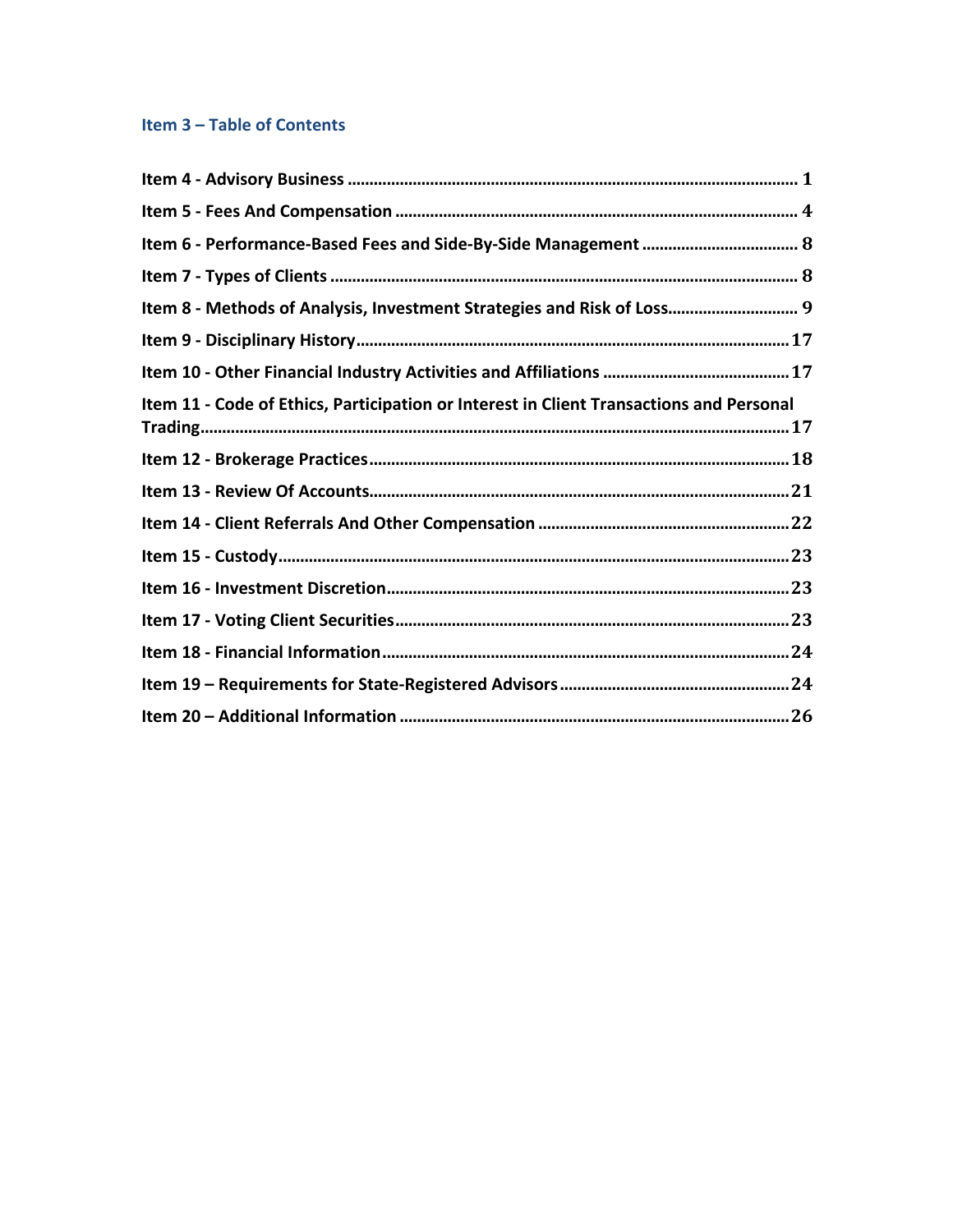## **Item 4 - Advisory Business**

## **A. The Company**

Launch Financial Planning, LLC ("Launch") is a Massachusetts limited liability company that was formed in 2020 and has been registered in the Commonwealth of Massachusetts since 2020.

The principal owners of Launch are Jasmine Gautam and Bradford Wright.

## **B. Advisory Services**

Launch offers the following investment advisory services:

## Investment Management Services

Launch offers ongoing Investment Management Services based on the individual goals, objectives, time horizon, and risk tolerance of each client. Investment Management Services includes, but are not limited to, the following:

- Establishing an Investment Policy Statement Launch, in conjunction with the client, will develop a statement that summarizes the client's investment goals and objectives along with the broad strategy[ies] to be employed to meet those objectives.
- Financial Planning Investment Management Services includes basic financial planning consisting of giving advice regarding asset allocation and the selection of investments.
- Asset Allocation Launch will develop a strategic asset allocation that is targeted to meet the investment objectives, time horizon, financial situation and tolerance for risk for each client. Launch will allocate the client's assets among various asset classes based on the client's risk tolerance.
- Portfolio Construction Launch will develop a customized portfolio for the client based on the client's risk profile and investment guidelines and that is intended to meet the stated goals and objectives of the client.
- Investment Management and Supervision Launch will provide investment management and ongoing oversight of the client's portfolio and overall account.

Investment Management Services will be provided on a discretionary basis. Clients will be required to give Launch authority to manage the client's assets in accordance with what Launch deems to be in the client's best interest based on the client's investment objectives and guidelines. Clients will retain individual ownership of all securities in their account.

## Financial Planning Services

If a client desires to obtain financial planning apart from the basic planning services provided as part of portfolio management services, Launch also provides financial planning as a separate service. Launch will typically provide a variety of financial planning services to individuals and families. Services are offered in several areas of a client's financial situation, depending on their goals, objectives and financial situation.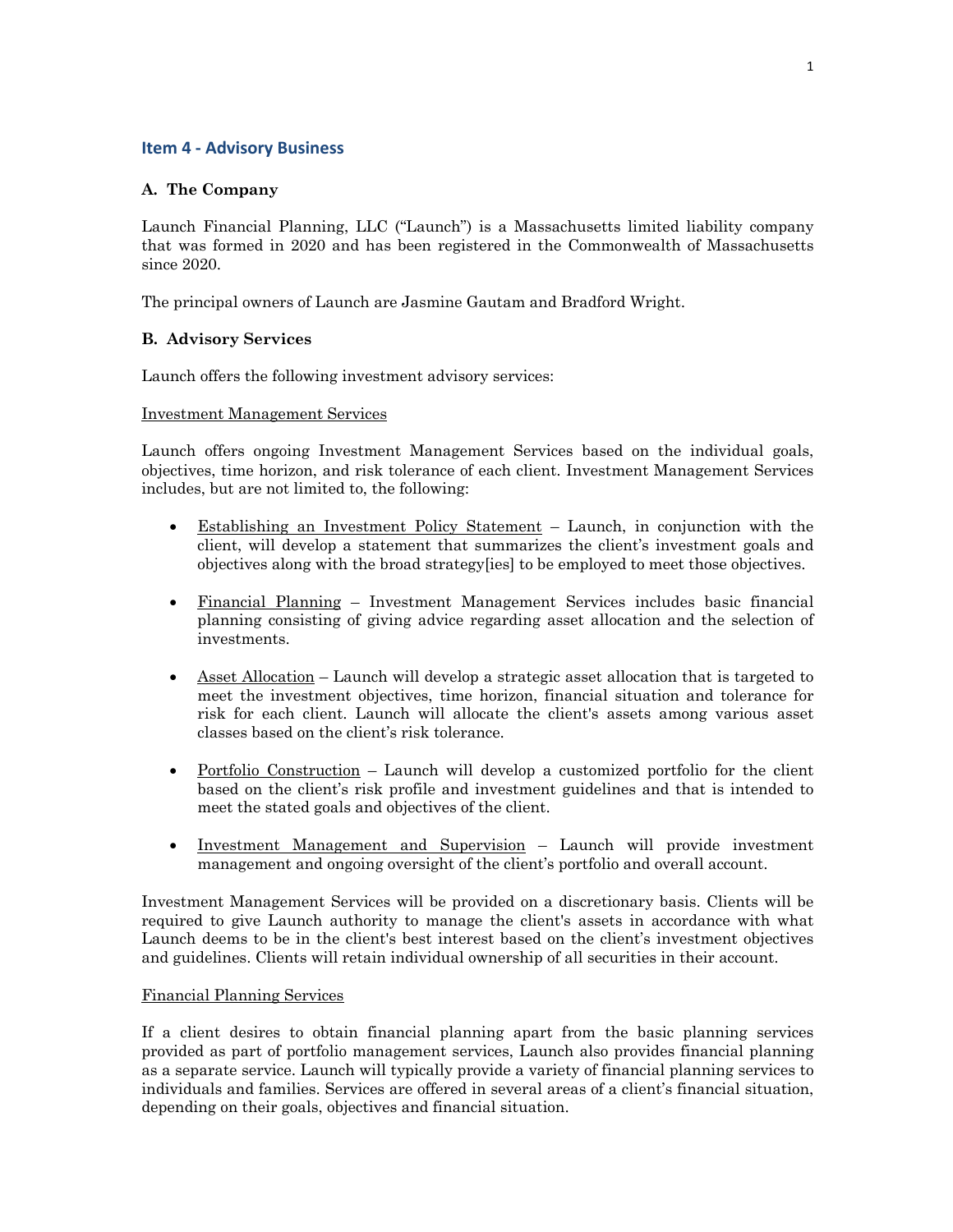Financial planning services can be provided in one or both of the following manners:

## *Planning*

This type of financial planning will involve preparing a financial plan for clients based on the client's financial goals and objectives. This planning may encompass one or more areas of need, including, but not limited to, investment planning, retirement planning, personal savings, education savings and other areas of a client's financial situation.

A financial plan developed for the client will usually include general recommendations for a course of activity or specific actions to be taken by the client. For example, recommendations may be made that the client start or revise their investment programs, commence or alter retirement savings, establish education savings and/or charitable giving programs. Launch may also refer clients to an accountant, attorney or other specialist, as appropriate for their unique situation. For certain financial planning engagements, Launch will provide a written summary of client's financial situation, observations, and recommendations. Plans are typically completed within six months of contract date, assuming all information and documents requested are provided promptly.

## *Advice*

Clients can also receive financial advice on a more limited basis. This may include advice on only an isolated area(s) of concern such as estate planning, retirement planning, reviewing a client's existing portfolio, or any other specific topic. Launch also provides specific consultation and administrative services regarding investment and financial concerns of the client. Additionally, Launch provides advice on nonsecurities matters. Generally, this is in connection with the rendering of estate planning, insurance and/or annuity advice.

For these more limited engagements, Launch may not provide a written summary. Recommendations are not limited to any specific product or service offered by a broker-dealer or insurance company.

## *Financial Planning Disclosures*

Should a client choose to implement the financial planning recommendations made by Launch, Launch may recommend its own services or that of other professionals (*i.e*., attorney, accountant, insurance agent, and/or stockbroker). Clients are advised that a conflict of interest exists if Launch recommends its own services. The client is under no obligation to act upon any of the recommendations made by Launch under a financial planning engagement and/or engage the services of any such recommended professional, including Launch or its investment adviser representatives. The client retains absolute discretion over all such implementation decisions and is free to accept or reject any recommendation made by Launch or its investment adviser representatives. Launch shall cooperate with any attorney, accountant, broker or other adviser chosen by the client with regard to implementation of any such recommendations.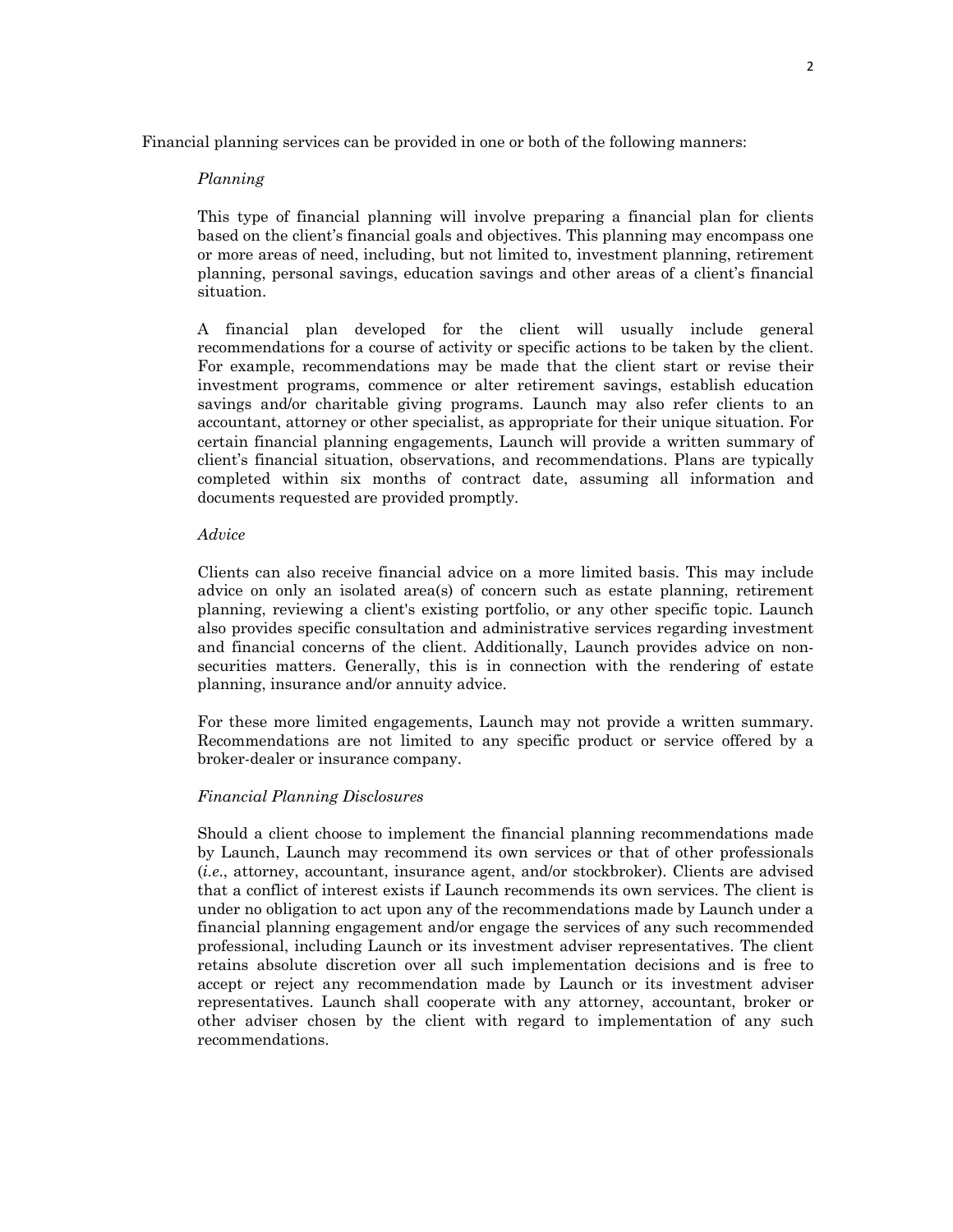#### Pension Consulting Services

Launch provides several pension consulting services either separately or in combination. While the primary clients for these services will be pension, profit sharing and 401(k) plans, Launch will also offer these services, where appropriate, to individuals and trusts, estates and charitable organizations. Pension consulting services are comprised of four distinct services. Not all clients contracting for pension consulting services will receive every level of service described below. The exact scope and types of services will be agreed upon with the client and set forth in the advisory agreement.

Launch's Pension Consulting services may include the following:

## *Investment Policy Statement Preparation*

Launch will meet with the client (in person or over the telephone) to determine the client's investment needs and goals. Launch will then prepare a written investment policy statement stating those needs and goals and encompassing a policy under which these goals are to be achieved. The investment policy statement will also list the criteria for selection of investment vehicles and the procedures and timing interval for monitoring of investment performance.

#### *Selection of Investment Vehicles*

Launch will review various investments, consisting of individual equities, bonds, mutual funds (both index and managed), exchanged traded funds and separate accounts to determine which of these investments are appropriate to implement the client's investment policy statement. The number of investments to be recommended will be determined by the client, based on the investment policy statement.

#### *Monitoring of Investment Performance*

Client investments will be monitored based on the procedures and timing intervals delineated in the investment policy statement. Although Launch will not be involved in any way in the purchase or sale of these investments, Launch will supervise the client's portfolio and will make recommendations to the client as market factors and the client's needs dictate.

## *Employee Communications*

For pension, profit sharing and 401(k) plan clients wherein there are individual accounts with participants exercising control over assets in their own account (''self-directed plans''), Launch also provides educational support and investment workshops designed for the plan participants. The nature of the topics to be covered will be determined by Launch and the client under the guidelines established in ERISA Section 404(c). The educational support and investment workshops will NOT provide plan participants with individualized, tailored investment advice or individualized, tailored asset allocation recommendations.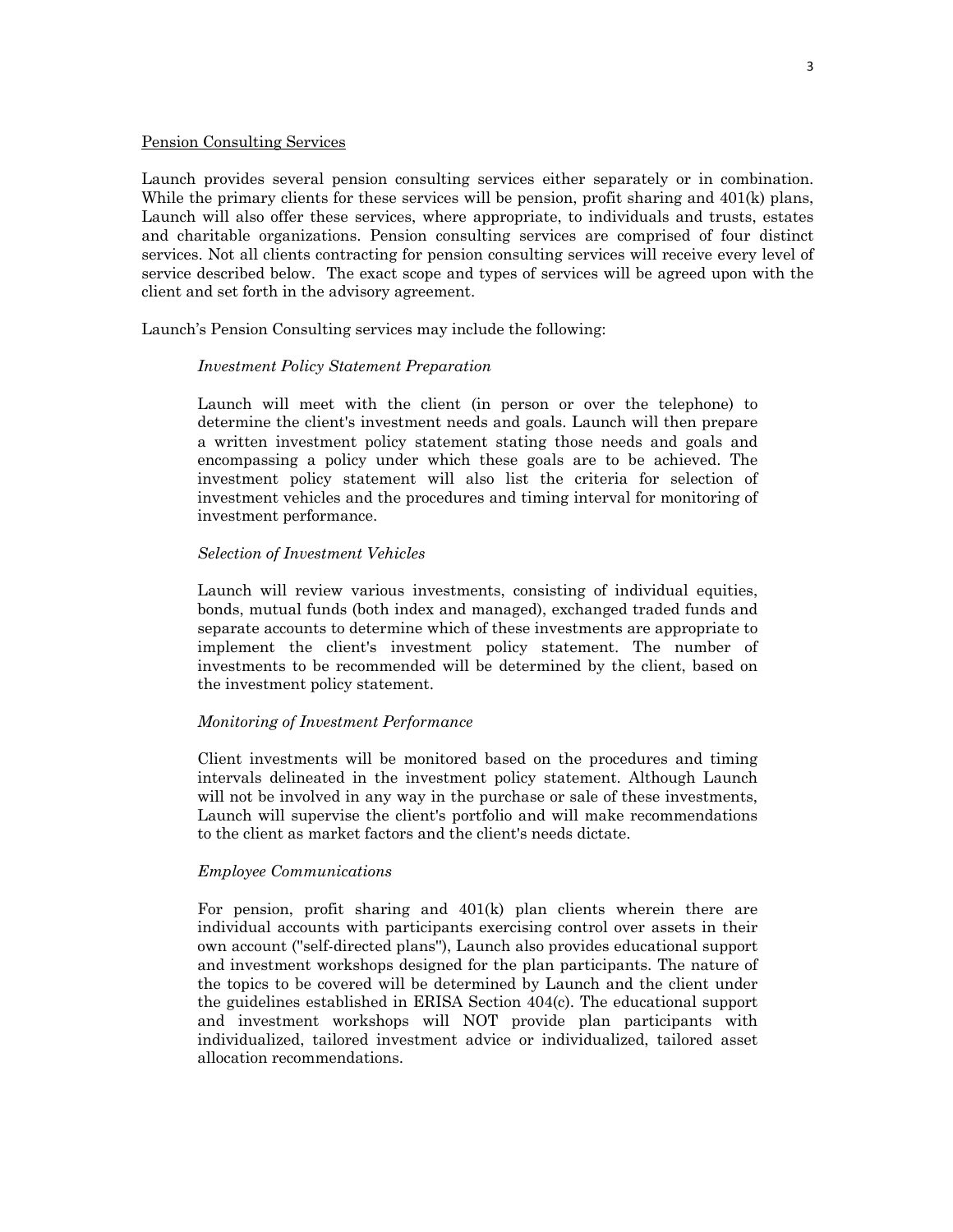## **C. Client Tailored Services and Client Imposed Restrictions**

Launch's investment management services are tailored to meet the specific needs of each client. In order to provide appropriately individualized services, Launch will work with each client to obtain information regarding the client's financial circumstances, investment objectives, overall financial condition, income and tax status, personal and business assets, risk profile and other information regarding the client's financial and investment needs.

At least annually, Launch will review with clients their financial circumstances, investment objectives and risk profile. In order for Launch to provide effective investment management services, it is critical that clients provide accurate and complete information to Launch and inform Launch anytime such information needs to be updated or anytime there is a change in their financial circumstances, investment objectives and/or risk profile.

Generally, clients are permitted to impose reasonable restrictions on investing in certain securities or types of securities in their advisory accounts, provided, however, that some restrictions may not be accommodated when utilizing Exchange Traded Funds, mutual funds or with respect to certain third-party investment managers. In addition, a restriction request may not be honored if it is fundamentally inconsistent with Launch's investment philosophy, runs counter to the client's stated investment objectives, or would prevent Launch from properly servicing client accounts. Whether clients will be able to place reasonable restrictions on the types of investments which will be made on the client's behalf is at the sole discretion of Launch.

Clients will be permitted to retain legacy positions in their account, provided, however, that Launch will not bill or report on those assets unless such legacy accounts can be incorporated into the client's overall investment strategy.

## **D. Wrap Fee Programs**

Under a wrap fee program, advisory services (which may include portfolio management or advice concerning the selection of other investment advisers) and transaction services (*e.g*., execution of trades) are provided for one fee. These portfolio solutions are generally preconfigured with limited flexibility. This is different than traditional investment management programs whereby services are provided for a fee, but transaction services are billed separately on a per-transaction basis.

Launch does not offer clients the option of investing in a wrap-fee programs.

## **E. Assets Under Management**

As of December 31, 2020, the total amount of client assets managed by Launch is approximately \$14,313,651. Of this amount, approximately \$3,910,660 are managed on a non-discretionary basis and \$10,402,991 are managed on a discretionary basis.

## **Item 5 - Fees And Compensation**

## **A. Advisory Fees**

The following sections detail the fee structure and compensation methodology for investment advisory services. Each client shall sign the appropriate type of investment advisory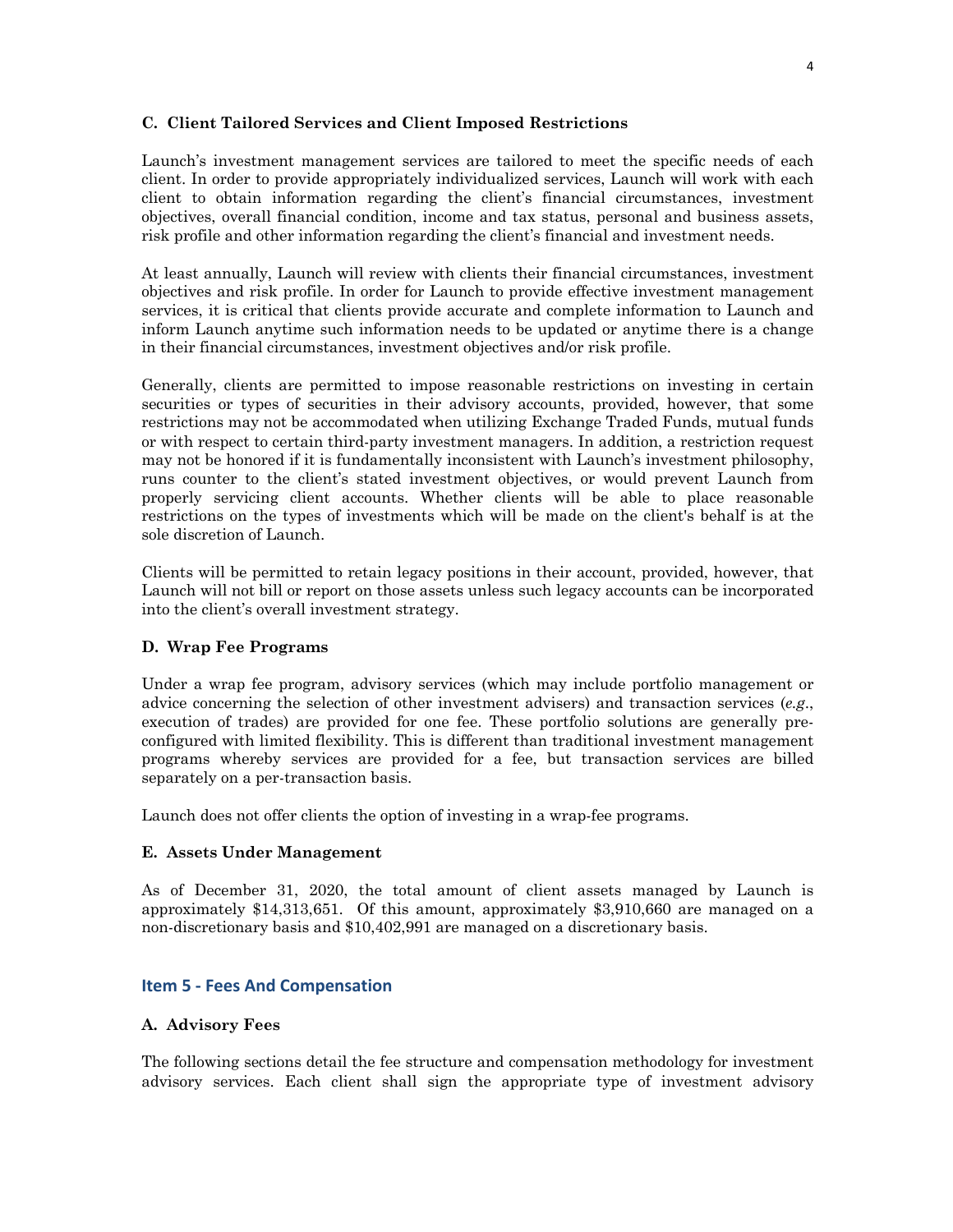agreement (*i.e*., either an Investment Management or Financial Planning Services Agreement) that details the responsibilities of Launch and the client.

## **Investment Management Services**

The annual fee for Investment Management Services will be charged as a percentage of assets under management according to the following schedule:

| <b>Assets Under Management</b> | <b>Maximum Annual Fee (%)</b> |
|--------------------------------|-------------------------------|
| First \$1,000,000              | 1.25%                         |
| Next \$1,500,000               | 1.00%                         |
| Next \$2,500,000               | 0.80%                         |
| Next \$5,000,000               | 0.70%                         |
| Balance                        | $0.50\%$                      |

Clients will be billed in advance at the beginning of each quarter based upon the value (market value or fair market value in the absence of market value), of the client's account at the end of the previous quarter.

If an account is terminated during a calendar quarter, fees will be adjusted pro rata based upon the number of calendar days in the calendar quarter that the agreement was effective. Details of the Investment Management Services fee charged are more fully described in the advisory agreement entered into with each client.

## **Financial Planning Services**

Financial Planning fees will be charged as an hourly fee at the rate of \$250 per hour. The total cost of Launch's Financial Planning services will depend on the nature and complexity of each client's circumstances and the size of the financial plan. An estimate for total hours will be determined at the start of the advisory relationship. There is a minimum financial planning fee of \$2,500. Accordingly, the minimum amount of time spent on a financial planning project will be ten (10) hours.

Fifty percent (50%) of the Financial Planning Services fee is due upon inception of the advisory relationship, with the balance payable upon completion of the financial planning service. Typically the financial plan will be presented to the client within 90 days of the contract date, provided that all information needed to prepare the financial plan has been promptly provided by the client.

## **Pension Consulting Services**

The annual fee for Pension Consulting Services will be charged as a percentage of assets under consultation according to the following schedule:

| <b>Assets Under Consultation</b> | <b>Maximum Annual Fee (%)</b> |
|----------------------------------|-------------------------------|
| First \$1,000,000                | $0.90\%$                      |
| Next \$2,000,000                 | $0.70\%$                      |
| Next \$2,000,000                 | $0.50\%$                      |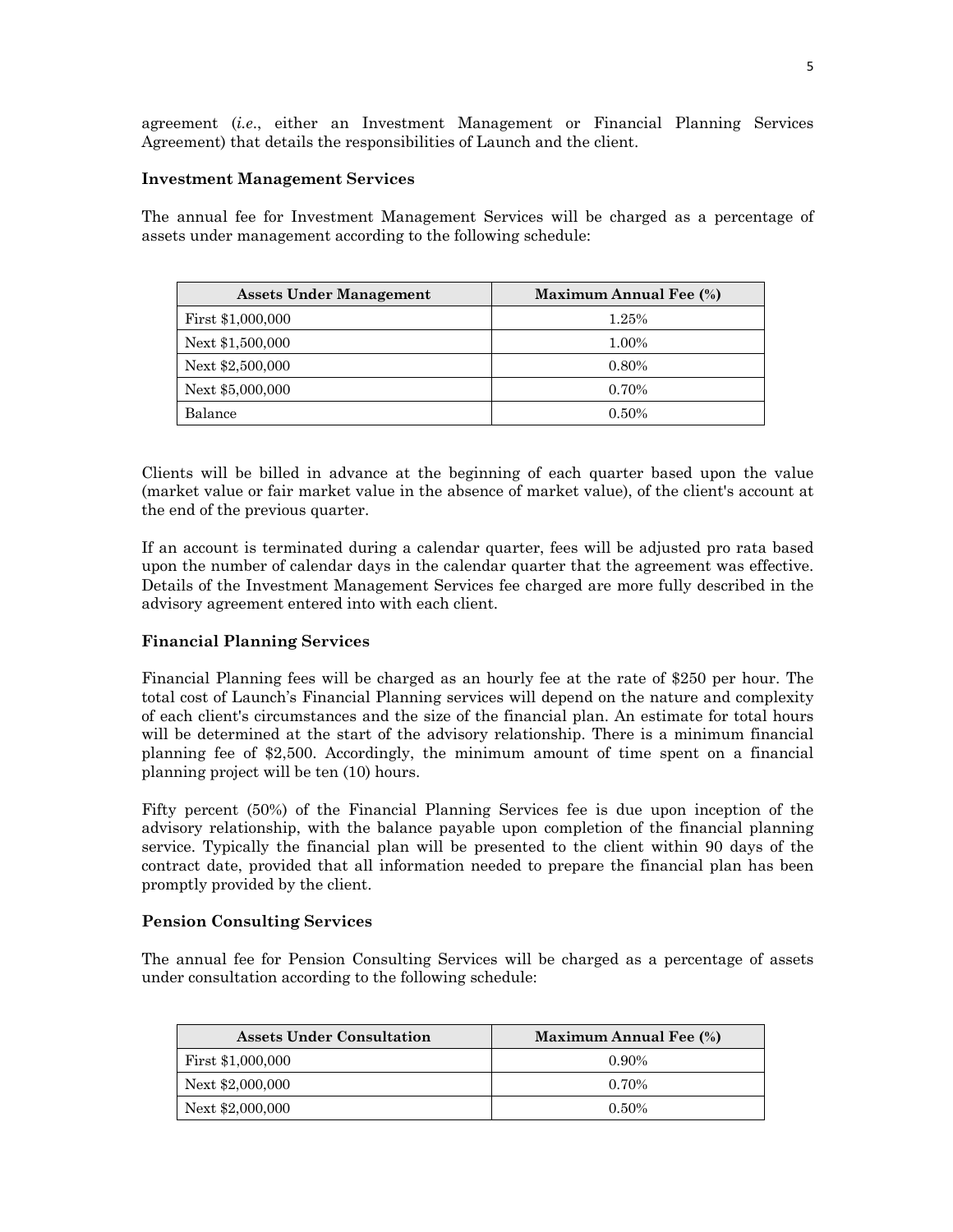| Next \$15,000,000 | 35% |
|-------------------|-----|
|                   |     |

Clients will be billed in advance at the beginning of each quarter based upon the value (market value or fair market value in the absence of market value), of the client's account at the end of the previous quarter.

If an account is terminated during a calendar quarter, fees will be adjusted pro rata based upon the number of calendar days in the calendar quarter that the agreement was effective. Details of the Pension Consulting Services fee charged are more fully described in the advisory agreement entered into with each client.

## **B. Payment Method**

Depending on the particular advisory service there are two options a client may select to pay Launch's advisory services fees. The advisory fees for Investment Management Services and Pension Consulting Services will typically be paid through direct debiting of the client's account while the fees for Financial Planning Services will be billed to the client by Launch.

## Direct Debiting

Each quarter, Launch will notify the client's qualified custodian of the amount of the fee due and payable to Launch pursuant to the firm's fee schedule and advisory agreement. The qualified custodian will not validate or check Launch's fees, its corresponding calculation or the assets on which the fee is based unless the client has retained their services to do so. With the client's pre-approval, the qualified custodian will "deduct" the fee from the client's account or, if the client has more than one account, from the account the client has designated to pay Launch's advisory fees. In addition, Launch will concurrently provide the client a report itemizing the fee, including the calculation period covered by the fee, the account value and the methodology used to calculate the fee. Clients will be provided with a statement, at least quarterly, from the Custodian reflecting deduction of the applicable fee. It is the responsibility of the client to verify the accuracy of these fees as listed on the Custodian's brokerage statement as the Custodian does not assume this responsibility.

## Billing

Each quarter, Launch will issue the client an invoice for the firm's services and the client will pay Launch by check or wire transfer within ten (10) business days' of the date of the invoice, or as negotiated and documented in the client's advisory agreement.

## **C. Additional Information**

## Fees Only

Launch is compensated solely by fees paid by its clients and does not accept commissions or compensation from any other source (i.e., mutual funds, insurance products or any other investment product).

## Fees Negotiable

Launch retains the right to modify fees in its sole and absolute discretion, on a client-byclient basis. Factors considered include the complexity and nature of the advisory services provided, anticipated amount of assets to be placed under management, anticipated future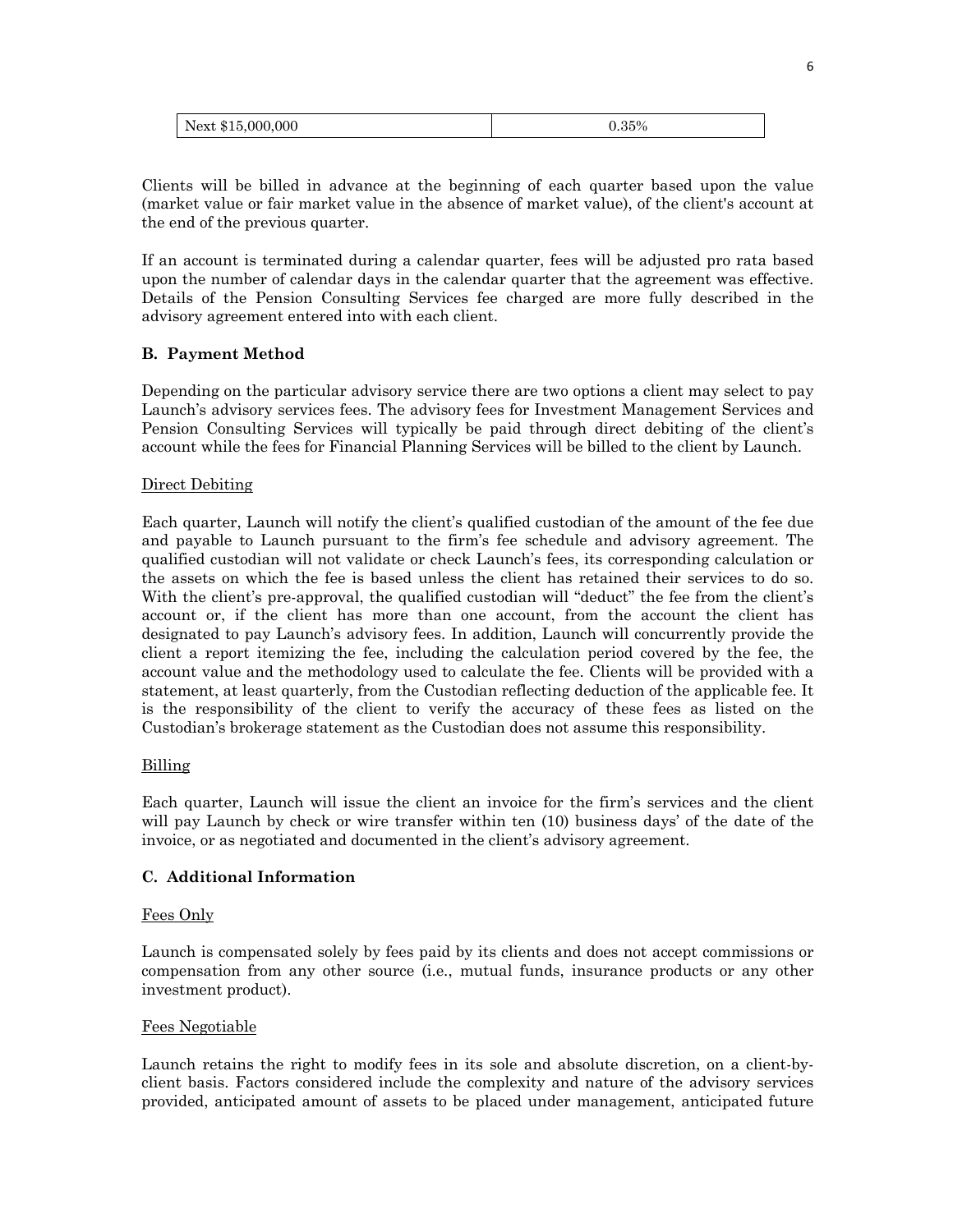additional assets, related accounts, portfolio style, and account composition. Launch may combine related household accounts for fee calculation purposes.

#### Mutual Fund Fees and Exchange Traded Funds

All fees paid to Launch for investment advisory services are separate and distinct from the expenses charged by mutual funds and exchange-traded funds ("ETFs") to their shareholders, if applicable. These fees and expenses are described in each fund's or ETF's prospectus. These fees and expenses will generally be used to pay management fees for the funds, other fund expenses, account administration (e.g., custody, brokerage and account reporting), and a possible distribution fee. A client could invest in these products directly, without the services of Launch, but would not receive the services provided by Launch which are designed, among other things, to (i) assist the client in determining which products or services are most appropriate to each client's financial situation and objectives and (ii) determining when such buying or selling is appropriate. Accordingly, the client should review both the fees charged by the fund[s] and/or ETFs and the fees charged by Launch to fully understand the total amount of fees to be paid by the client.

## Miscellaneous Expenses

Launch's Investment Management Services fee with respect to each client account does not include certain other charges and expenses, including (a) brokerage charges, which are paid on a transactional basis, (b) dealer mark-ups or mark-downs on securities purchased or sold for an account through third-party dealers and (c) taxes. Please see Item 12 on page 18 of this brochure for detailed information about Launch's brokerage practices.

#### Professional Fees

Fees do not include the services of any engaged by a client will be billed directly by such professional(s).

## **D. Termination and Refunds**

#### Investment Management Services

Launch is compensated for its Investment Management Services in advance for the quarter in which the services are rendered. Clients may request to terminate their Investment Management Agreement with Launch, in whole or in part, by providing thirty (30) days advance written notice. The client will be responsible for Investment Management Services fees up to and including the effective date of termination. Upon termination, Launch will refund any unearned, prepaid Investment Management Services fees on a pro-rata basis from the effective date of termination. For all asset-based Investment Management Services fees paid in advance, the amount of the Investment Management Services fees refunded will be equal to the balance of the Investment Management Services fees collected in advance minus the daily rate\* times the number of days elapsed in the billing period up to and including the day of effective termination. (\*The daily rate is calculated by dividing the annual asset-based Investment Management Services fees by 365.) Refunds for Investment Management Services fees paid in advance will be returned within fourteen (14) days to the client via check or return deposit back into the client's account.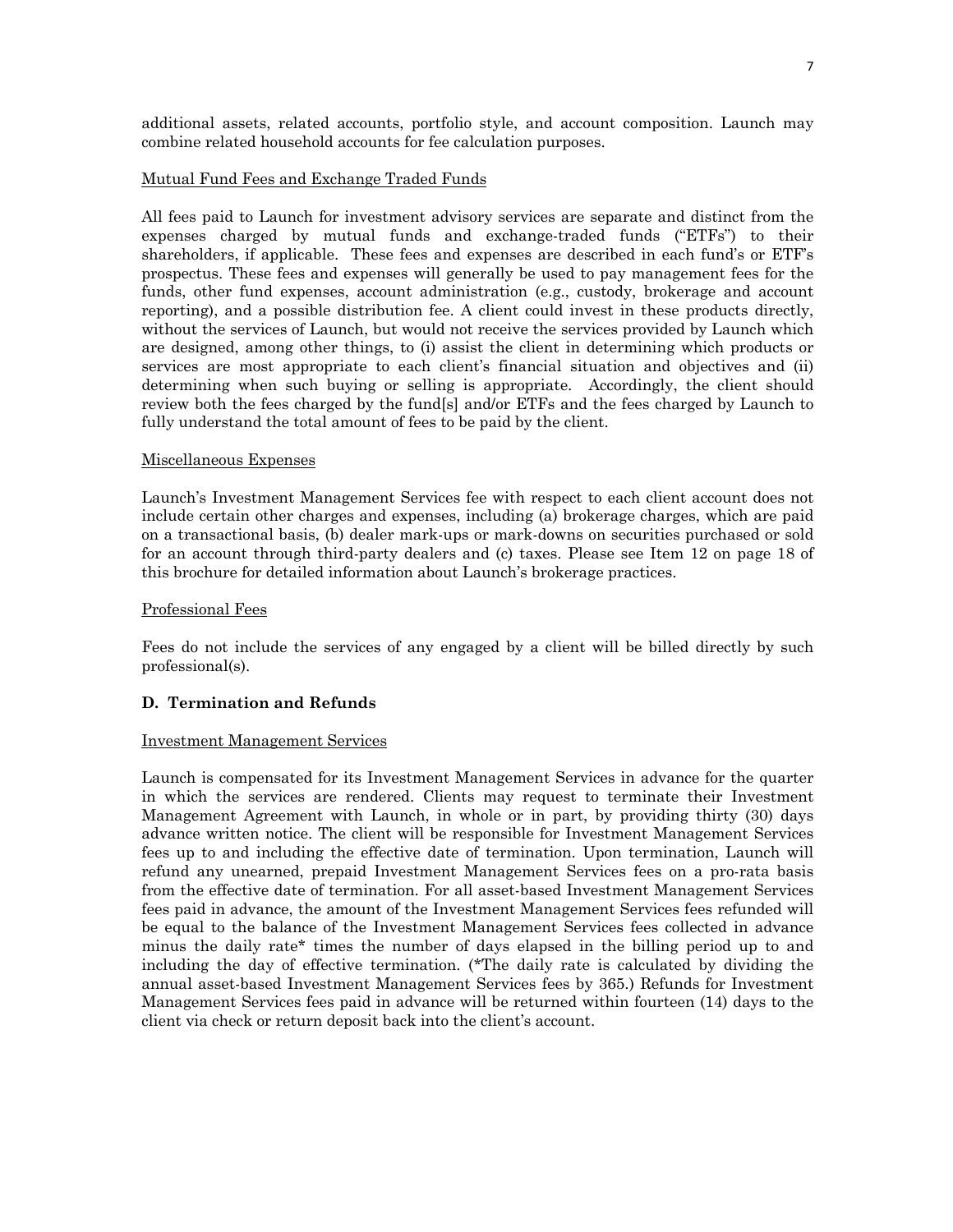#### Financial Planning Services

If a client chooses to terminate financial planning services before they are completed, any work performed by Launch will be billed at the agreed upon hourly rate, but will under no circumstance exceed the amount of any deposit received.

## **E. Additional Compensation**

Launch does not buy or sell securities for itself and does not receive any compensation for securities transactions in any client account, other than the investment advisory fees noted above.

## **Item 6 - Performance-Based Fees and Side-By-Side Management**

Launch does not charge performance-based fees (e.g., fees based on a share of capital gains on, or capital appreciated of, the assets in a client's account).

## **Item 7 - Types of Clients**

## **A. Clients**

Launch offers investment advisory services to individuals, high net worth individuals, pension and profit-sharing plans, corporations and other business entities, trusts, and estates.

## **B. Engaging the Services of Launch**

All clients wishing to engage Launch for advisory services must enter into the applicable advisory agreement with Launch as well as any other document or questionnaire provided by Launch. The advisory agreement describes the services and responsibilities of Launch to the client. It also outlines Launch's advisory fees in detail. In addition, clients must complete certain broker-dealer/custodial documentation. Upon completion of these documents, Launch will be considered engaged by the client.

Each client engagement will entail a review of the client's investment goals, financial situation, time horizon, tolerance for risk and other factors to develop an appropriate strategy for managing a client's account. Client participation in this process, including full and accurate disclosure of requested information, is essential for the analysis of a client's account. Launch shall rely on the financial and other information provided by the client or their designees without the duty or obligation to validate the accuracy and completeness of the provided information. It is the responsibility of the client to inform Launch of any changes in financial condition, goals or other factors that may affect this analysis.

## **C. Conditions for Managing Accounts**

Launch does not impose a minimum account size for establishing an Investment Management Services relationship. Launch requires a minimum Financial Planning Services fee of \$2,500, which may be waived by Launch in its sole and absolute discretion.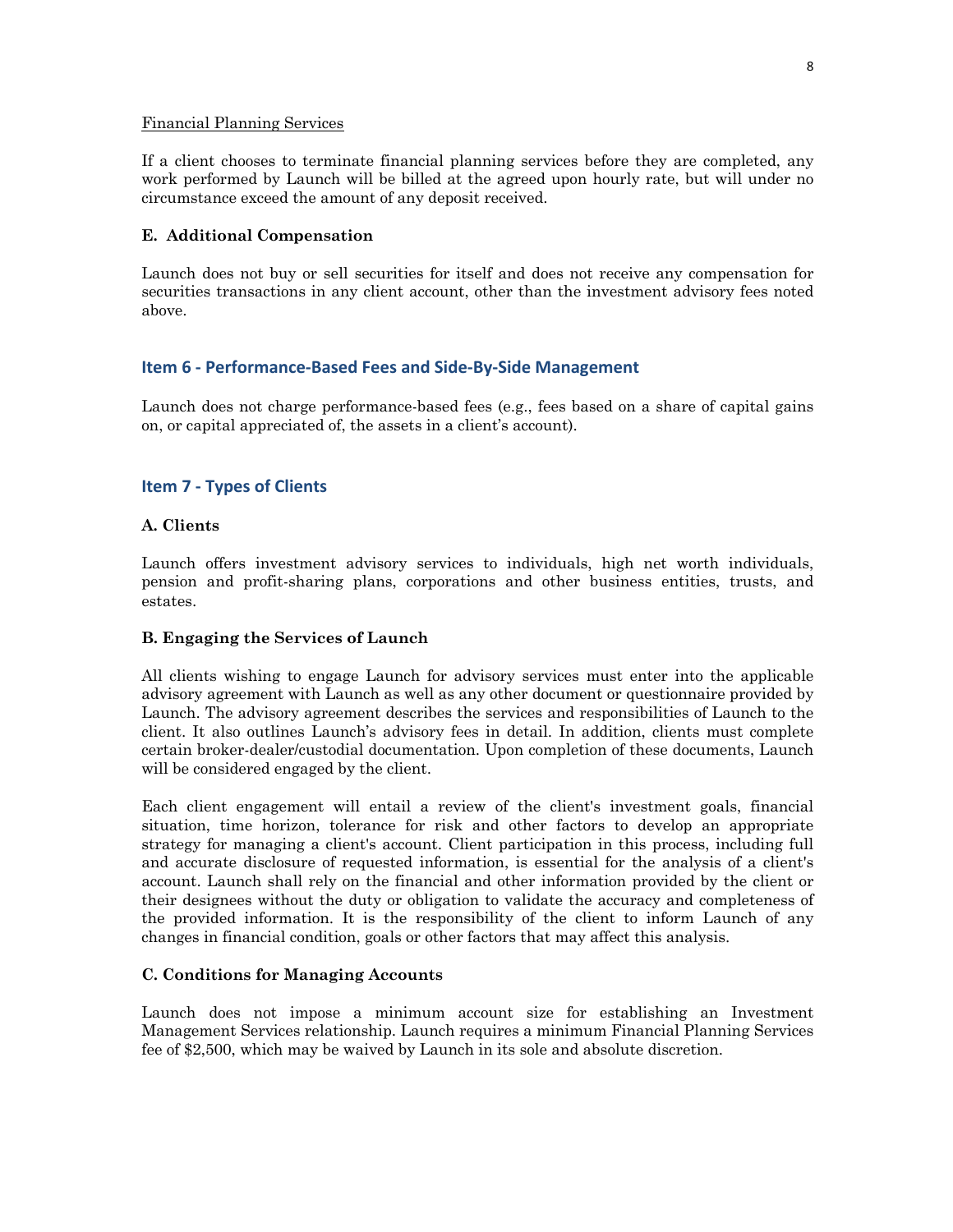## **Item 8 - Methods of Analysis, Investment Strategies and Risk of Loss**

## **A. Methods of Analysis and Investment Strategies**

## Methods of Analysis

Launch may use all or some of the following methods of analysis when making investments in clients' accounts or investment recommendations to clients':

## *Fundamental Analysis*

Fundamental analysis is a method of evaluating securities by attempting to measure the intrinsic value of a stock. Fundamental analysts study the overall economy and industry conditions, the financial condition of a company, details regarding the company's product line, and the experience and expertise of the company's management. The resulting data is used to measure the true value of the company's stock compared to the current market value.

## *Technical Trading Models*

Technical trading models are mathematically driven based upon historical data and trends of domestic and foreign market trading activity, including various industry and sector trading statistics within such markets. Technical trading models attempt to identify when markets are likely to increase or decrease and identify appropriate entry and exit points.

## *Cyclical Analysis*

Cyclical analysis is similar to technical analysis in that it involves the assessment of market conditions at a macro (e.g., the entire market/economy) or micro (e.g., company specific) level, rather than the overall fundamental analysis of the health of a particular company. Cyclical analysis involves the historical patterns and trends of securities, markets or economies as a whole in an effort to determine future behaviors, the estimation of price movement and an evaluation of a transaction before entry into the market in terms of risk and profit potential.

## *Charting*

Charting involves the use of patterns in performance charts which might identify favorable conditions for buying and/or selling a security. Charts of market and security activity are reviewed in an attempt to identify when the market is moving up or down and to predict how long the trend will last and when that trend may reverse.

## Investment Strategies

Launch will use all or some of the following strategies in managing client accounts, provided that such strategies are appropriate to the needs of the client and consistent with the client's investment objectives, risk tolerance and time horizons, among other considerations:

## *Long-Term Purchases*

Securities are purchased with the expectation that the value of those securities will grow over a relatively long period of time, generally greater than one year.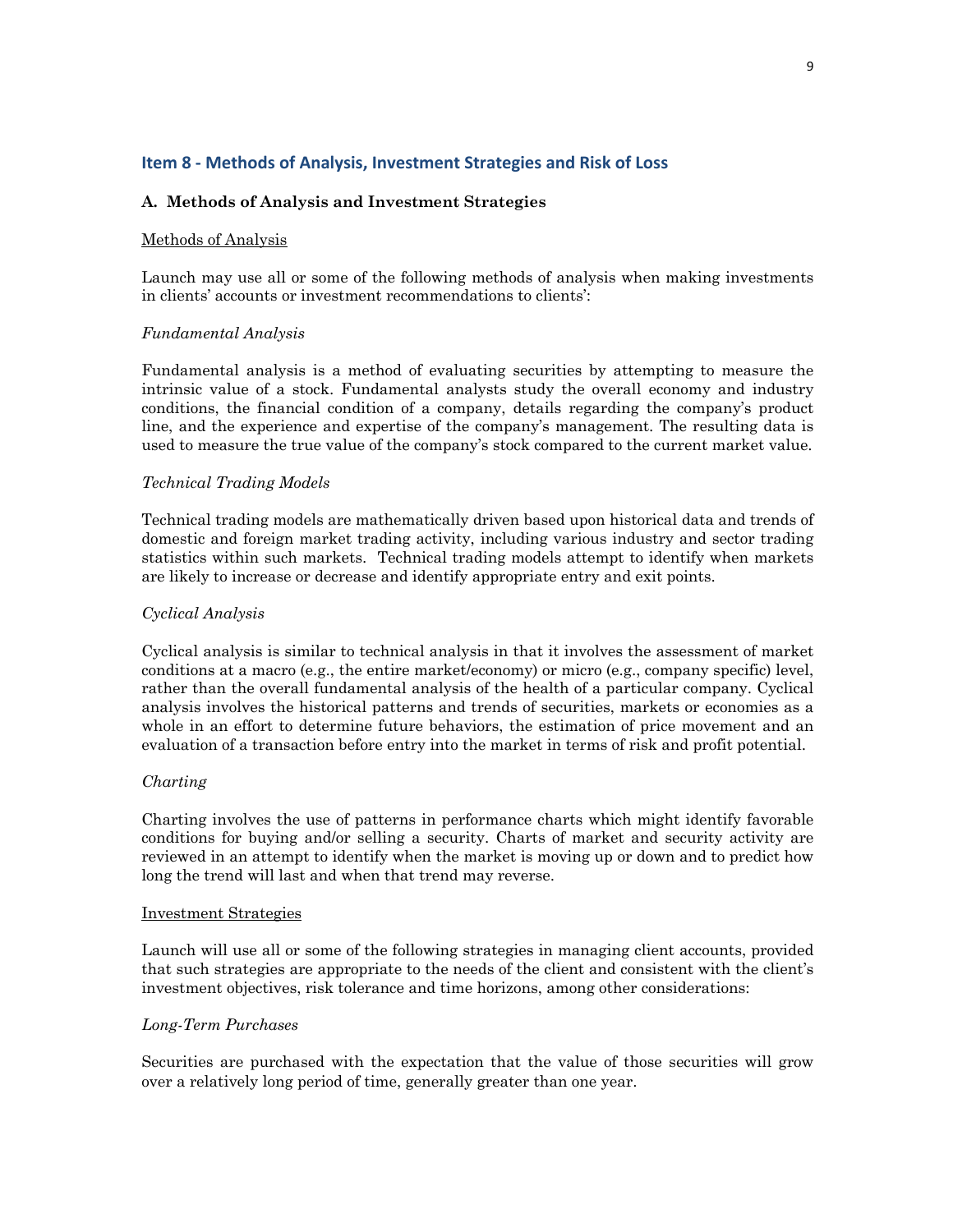## *Short-Term Purchases*

Securities are purchased with the expectation that they will be sold within a relatively short period of time, generally less than one year, to take advantage of the securities' short-term price fluctuations.

## *Trading*

Securities are purchased with the expectation that they will be sold within a very short period of time, generally less than 30 days, in an effort to capture significant market gains and avoid significant market losses during a volatile market.

## Sources of Information

Research and analysis from Launch is derived from numerous sources, including financial media companies, third-party research materials, internet sources, and review of company activities, including annual reports, prospectuses, press releases and research prepared by others.

## Types of Investments

Investment advice may be offered on any investments held by a client at the start of the advisory relationship. Recommendations for new investments will typically include domestic and foreign equity securities, warrants and rights, exchange traded funds, corporate debt securities, mutual funds, real estate investment trusts (REITS) and various types of private investments.

## Investing Involves Risk

Investing in securities involves risk of loss that each client should be prepared to bear. The value of a client's investment may be affected by one or more of the following risks, any of which could cause a client's portfolio return, the price of the portfolio's shares or the portfolio's yield to fluctuate:

- *Market Risk*. The value of portfolio assets will fluctuate as the stock or bond market fluctuates. The value of investments may decline, sometimes rapidly and unpredictably, simply because of economic changes or other events that affect large portions of the market.
- *Interest Rate Risk*. Changes in interest rates will affect the value of a portfolio's investments in fixed-income securities. When interest rates rise, the value of investments in fixed-income securities tend to fall and this decrease in value may not be offset by higher income from new investments. Interest rate risk is generally greater for fixed-income securities with longer maturities or durations.
- *Credit Risk*. An issuer or guarantor of a fixed-income security, or the counterparty to a derivatives or other contract, may be unable or unwilling to make timely payments of interest or principal, or to otherwise honor its obligations. The issuer or guarantor may default causing a loss of the full principal amount of a security. The degree of risk for a particular security may be reflected in its credit rating. There is the possibility that the credit rating of a fixed-income security may be downgraded after purchase, which may adversely affect the value of the security. Investments in fixed-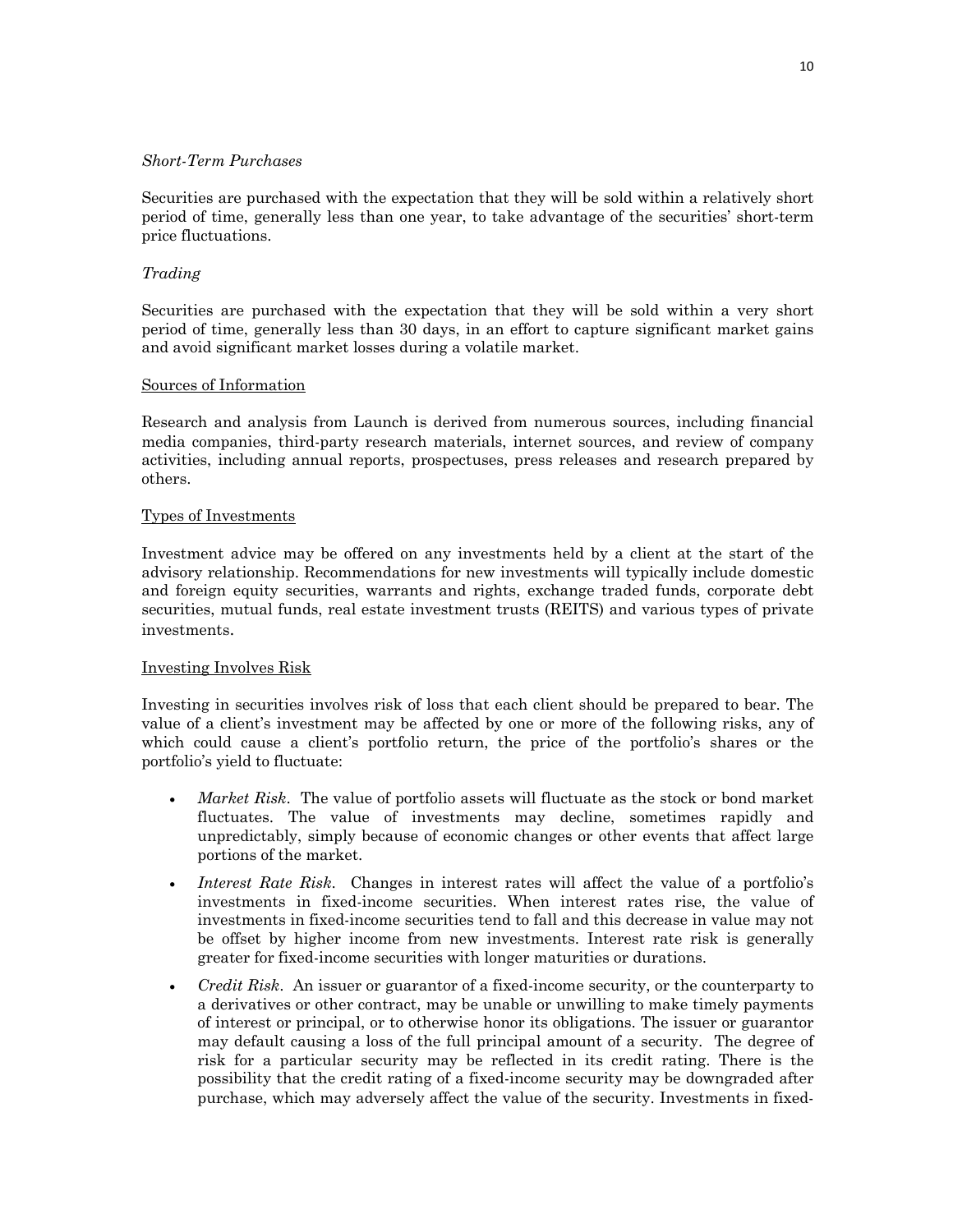income securities with lower ratings tend to have a higher probability that an issuer will default or fail to meet its payment obligations.

- *Allocation Risk*. The allocation of investments among different asset classes may have a significant effect on portfolio value when one of these asset classes is performing more poorly than the others. As investments will be periodically reallocated, there will be transaction costs which may be, over time, significant. In addition, there is a risk that certain asset allocation decisions may not achieve the desired results and, as a result, a client's portfolio may incur significant losses.
- *Foreign (Non-U.S.) Risk*. A portfolio's investments in securities of non-U.S. issuers may involve more risk than those of U.S. issuers. These securities may fluctuate more widely in price and may be less liquid due to adverse market, economic, political, regulatory or other factors.
- *Emerging Markets Risk*. Securities of companies in emerging markets may be more volatile than those of companies in developed markets. By definition, markets, economies and government institutions are generally less developed in emerging market countries. Investment in securities of companies in emerging markets may entail special risks relating to the potential for social instability and the risks of expropriation, nationalization or confiscation. Investors may also face the imposition of restrictions on foreign investment or the repatriation of capital and a lack of hedging instruments.
- *Currency Risk*. Fluctuations in currency exchange rates may negatively affect the value of a portfolio's investments or reduce its returns.
- *Derivatives Risk*. Certain strategies involve the use of derivatives to create market exposure. Derivatives may be illiquid, difficult to price and leveraged so that small changes may produce disproportionate losses for a client's portfolio and may be subject to counterparty risk to a greater degree than more traditional investments. Because of their complex nature, some derivatives may not perform as intended. As a result, a portfolio may not realize the anticipated benefits from a derivative it holds or it may realize losses. Derivative transactions may create investment leverage, which may increase a portfolio's volatility and may require the portfolio to liquidate portfolio securities when it may not be advantageous to do so.
- *Capitalization Risk*. Investments in small- and mid-capitalization companies may be more volatile than investments in large-capitalization companies. Investments in small-capitalization companies may have additional risks because these companies have limited product lines, markets or financial resources.
- *Liquidity Risk*. Liquidity risk exists when particular investments are difficult to purchase or sell, possibly preventing an investment manager from selling out of such illiquid securities at an advantageous price. Derivatives and securities involving substantial market and credit risk also tend to involve greater liquidity risk.
- *Issuer Specific Risk*. The value of an equity security or debt obligation may decline in response to developments affecting the specific issuer of the security or obligation, even if the overall industry or economy is unaffected. These developments may comprise a variety of factors, including, but not limited to, management issues or other corporate disruption, political factors adversely affecting governmental issuers, a decline in revenues or profitability, an increase in costs, or an adverse effect on the issuer's competitive position.
- *Reinvestment Risk*. This is the risk that future proceeds from investments may have to be reinvested at a potentially lower rate of return (i.e. interest rate). This primarily relates to fixed income securities.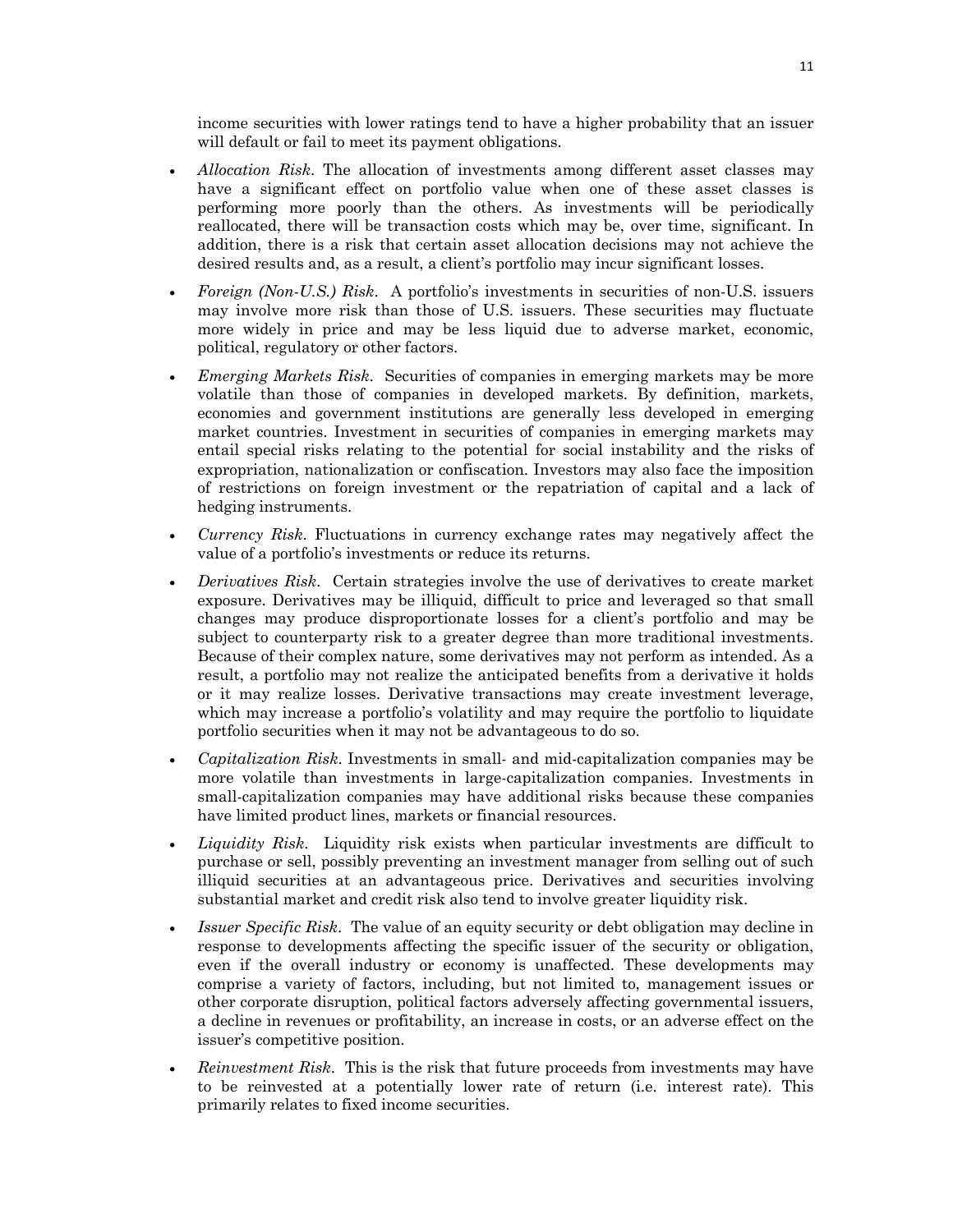- *Concentrated Portfolios Risk*. Certain investment strategies focus on particular asset classes, countries, regions, industries, sectors or types of investments. Concentrated portfolios are an aggressive and highly volatile approach to trading and investing. Concentrated portfolios hold fewer different stocks than a diversified portfolio and are much more likely to experience sudden dramatic prices swings. In addition, the rise or drop in price of any given holding is likely to have a larger impact on portfolio performance than a more broadly diversified portfolio.
- *Legal or Legislative Risk*. Legislative changes or court rulings may impact the value of investments or the securities' claim on the issuer's assets and finances.
- *Infrastructure Risks*. Infrastructure-related investments are subject to a number of unique risks. These investments may be concentrated into a small number of projects, resulting in a high degree of risk with respect to each project. Further, these investments are often subject to foreign and emerging market risks.
- *Socially Responsible Investing*. Investments may focus on "low carbon" or other areas of socially responsible investing. This investment category represents a relatively new area of investment with a relatively limited performance track record. Due to the consideration of non-monetary factors in investment decisions, these investments may experience a lower rate of return. There may be a relatively limited number of investments to consider in this investment category, and available investments may be subject to increased competition.
- *Large Investment Risks*. Clients may collectively account for a large portion of the assets in certain investments. A decision by many investors to buy or sell some or all of a particular investment where clients hold a significant portion of that investment may negatively impact the value of that the investment.
- *Limitations of Disclosure*. The foregoing list of risks does not purport to be a complete enumeration or explanation of the risks involved in investing in investments. As investment strategies develop and change over time, clients may be subject to additional and different risk factors. No assurance can be made that profits will be achieved or that substantial losses will not be incurred.

## **B. Risks Associated with Investment Strategies and Methods of Analysis**

## *Risks Associated with Investment Strategies*

## Long-Term Purchases

Using a long-term purchase strategy generally assumes the financial markets will go up in the long-term which may not be the case. There is also the risk that the segment of the market that you are invested in or your particular investments will decrease in value even if the overall financial markets advance. Purchasing investments long-term may create an opportunity cost (e.g., "locking-up" assets that may be better utilized in the short-term in other investments).

## Short-Term Purchases

Using a short-term purchase strategy generally assumes that the performance of the financial markets can be accurately predicted over the short-term. The risk associated with a short-term purchase strategy is that there are many factors that may affect market performance in the short-term including interest rate fluctuations, cyclical earnings, etc. Such factors may have a smaller impact over the longer-term. In addition, short-term trading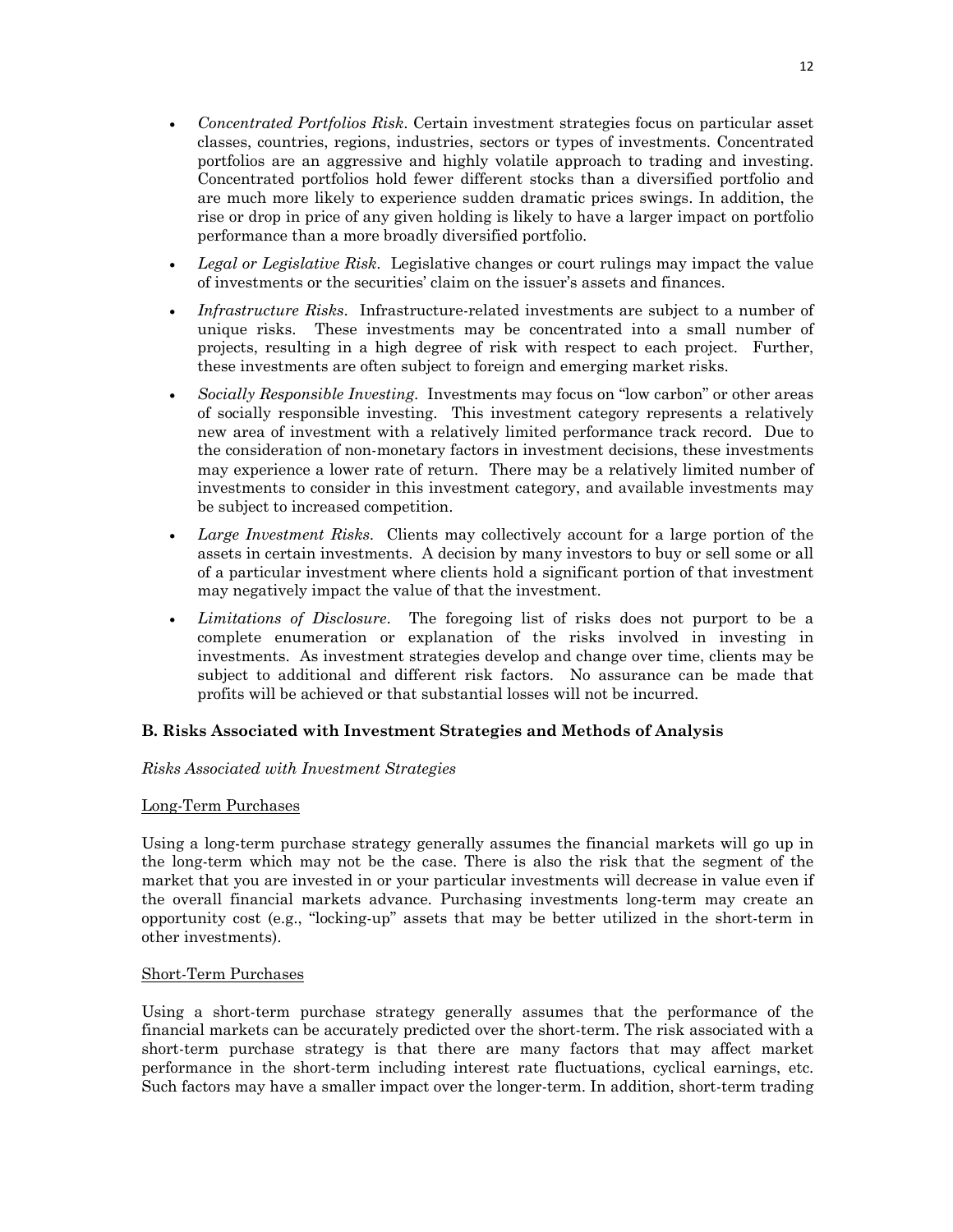may incur a disproportionately higher amount of transaction costs compared to long-term trading.

## Trading

Strategies involving frequent trading of securities can affect investment performance through increased brokerage and other transaction costs and taxes.

## *Risk Associated with Methods of Analysis*

Launch's securities analysis methods rely on the assumption that the companies whose securities the firm purchases and sells, the rating agencies that review these securities, and other publicly available sources of information about these securities, are providing accurate and unbiased data. While Launch is alert to indications that data may be incorrect, there is always the risk that Launch's analysis may be compromised by inaccurate or misleading information.

## Fundamental Analysis

Fundamental analysis, when used in isolation, has a number of risks:

- Information obtained may be incorrect and the analysis may not provide an accurate estimate of earnings, which may be the basis for a stock's value.
- If securities prices adjust rapidly to new information, utilizing fundamental analysis may not result in favorable performance.
- The data used may be out of date.
- It ignores the influence of random events such as oil spills, product defects being exposed, and acts of God and so on.
- It assumes that there is no monopolistic power over markets.
- The market may fail to reach expectations of perceived value.

## Technical Trading Models

The primary risk in using technical trading models is that historical trends and past performance cannot predict future trends. In addition, there is no assurance that the mathematical algorithms employed are designed properly, are updated with new data or updated in a timely manner, or can accurately predict future market, industry and sector performance.

## Cyclical Analysis

The primary risk in using cyclical analysis is that economic/business cycles may not be predictable and may have many fluctuations between long-term expansions and contractions. The lengths of economic cycles may be difficult to predict with accuracy and therefore, there is an attendant difficulty in predicting economic trends. Consequently, the changing value of securities that would be affected by these changing trends.

## Charting Analysis

The primary risk in using charting analysis is that it may not accurately detect anomalies or predict future price movements. Current prices of securities may reflect all information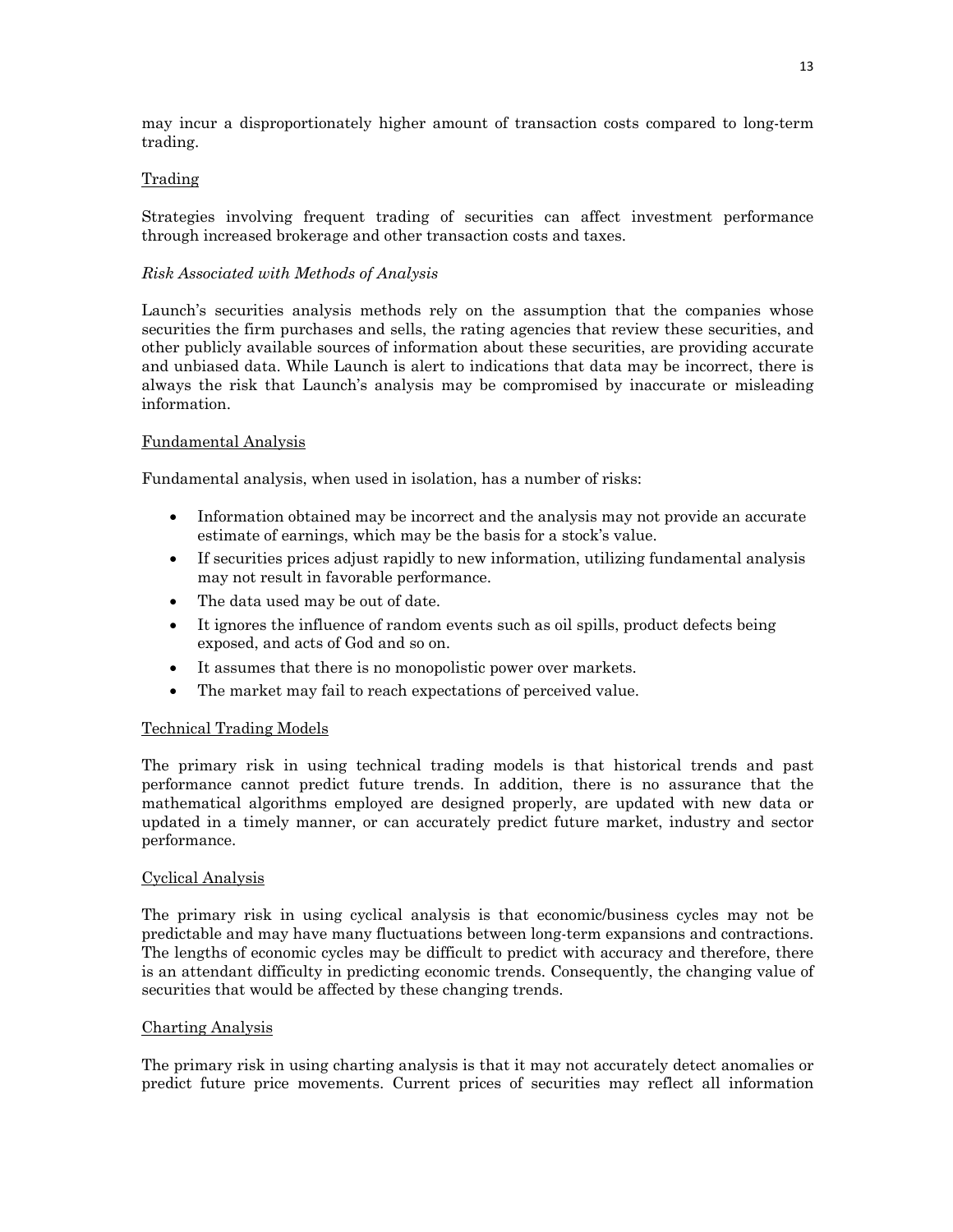known about a security and yet, day-to-day changes in the market prices of securities may follow random patterns and may not be predictable with any reliable degree of accuracy.

## **C. Risks Associated with Specific Securities Utilized**

## Common Stocks

The major risks associated with investing in common stocks relate to the issuer's capitalization, quality of the issuer's management, quality and cost of the issuer's services, the issuer's ability to manage costs, efficiencies in the manufacturing or service delivery process, management of litigation risk and the issuer's ability to create shareholder value (i.e., increase the value of the company's stock price).

## Preferred Stocks

Preferred stock dividends are generally fixed in advance. Unlike requirements to pay interest on certain types of debt securities, the company that issues preferred stock may not be required to pay a dividend and may stop paying the dividend at any time. Preferred stock may also be subject to mandatory redemption provisions and an issuer may repurchase these securities at prices that are below the price at which they were purchased by the investor. Under these circumstances, a client account holding such preferred securities could lose money.

## Fixed-Income Securities

Different forms of fixed-income instruments, such as bonds, money market funds, and certificates of deposit may be affected by various forms of risk, including:

- *Interest Rate Risk*. The risk that the value of the fixed-income holding will decrease because of an increase in interest rates.
- *Liquidity Risk*. The inability to readily buy or sell an investment for a price close to the true underlying value of the asset due to a lack of buyers or sellers. While certain types of fixed-income securities are generally liquid (*e.g*., corporate bonds), there are risks which may occur such as when an issue trading in any given period does not readily support buys and sells at an efficient price. Conversely, when trading volume is high, there is also the risk of not being able to purchase a particular issue at the desired price.
- *Credit Risk*. The potential risk that an issuer would be unable to pay scheduled interest or repay principal at maturity, sometimes referred to as "default risk." Credit risk may also occur when an issuer's ability to make payments of principal and interest when due is interrupted. This may result in a negative impact on all forms of debt instruments.
- *Reinvestment Risk*. With declining interest rates, investors may have to reinvest income or principal at a lower rate.
- *Duration Risk*. Duration is a measure of a bond's volatility, expressed in years to be repaid by its internal cash flow (interest payments). Bonds with longer durations carry more risk and have higher price volatility than bonds with shorter durations.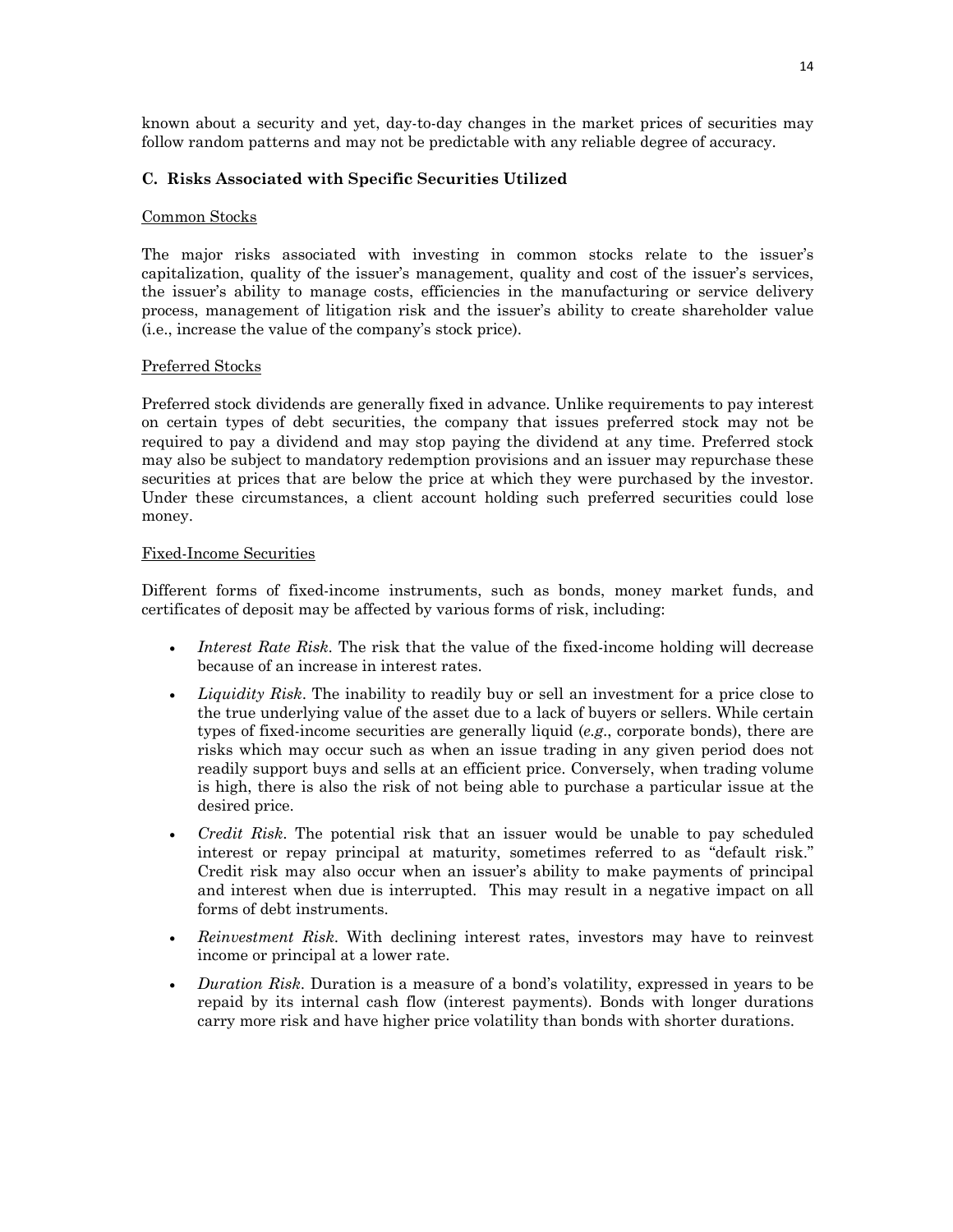#### Municipal Bonds

In addition to the risks set forth under "Fixed-Income Securities" above, municipal bonds are susceptible to events in the municipality that issued the bond or the security posted for the bond. These events may include economic or political policy changes, changes in law, tax base erosion, state constitutional limits on tax increases, budget deficits or other financial difficulties and changes in the credit rating assigned to municipal issues.

#### Commercial Paper and Certificates of Deposit

Commercial Paper and Certificates of Deposit are generally considered safe instruments, although they are subject to the level of general interest rates, the credit quality of the issuing bank and the length of maturity. With respect to certificates of deposit, depending on the length of maturity, there can be prepayment penalties if the client needs to convert the certificate of deposit to cash prior to maturity.

#### Exchange Traded Funds (ETFs)

An ETF holds a portfolio of securities designed to track a particular market segment or index. Shares of ETFs are listed on securities exchanges and transacted at negotiated prices in the secondary market. Generally, ETF shares trade at or near their most recent NAV, which is generally calculated at least once daily for indexed-based ETFs and more frequently for actively managed ETFs. However, certain inefficiencies may cause the shares to trade at a premium or discount to their pro rata NAV.

ETFs are subject to risks similar to those of stocks. Investment returns will fluctuate and are subject to market volatility, so that when shares are sold they may be worth more or less than their original cost. ETF shares are bought and sold at market price (not Net Asset Value) and are not individually redeemed from the fund. There is also the risk that a manager may deviate from the stated investment mandate or strategy of the ETF which could make the holdings less suitable for a client's portfolio. ETFs may also carry additional expenses based on their share of operating expenses and certain brokerage fees, which may result in the potential duplication of certain fees. In addition, while many ETFs are known for their potential tax efficiency and higher "qualified dividend income" (QDI) percentages, there are assets classes within these ETFs or holding periods that may not benefit. Shorter holding periods, as well as commodities and currencies that may be part of an ETF's portfolio, may be considered "non-qualified" under certain tax code provisions.

There is also no guarantee that an active secondary market for such shares will develop or continue to exist. Generally, an ETF only redeems shares when aggregated as creation units (usually 50,000 shares or more). Therefore, if a liquid secondary market ceases to exist for shares of a particular ETF, a shareholder may have no way to dispose of such shares.

## Mutual Funds - Equity Funds

The major risks associated with investing in equity mutual funds is similar to the risks associated with investing directly in equity securities, including market risk, which is the risk that investment returns will fluctuate and are subject to market volatility, so that an investor's shares, when redeemed or sold, may be worth more or less than their original cost. Other risks include the quality and experience of the portfolio management team and its ability to create fund value by investing in securities that have positive growth, the amount of individual company diversification, the type and amount of industry diversification and the type and amount of sector diversification within specific industries.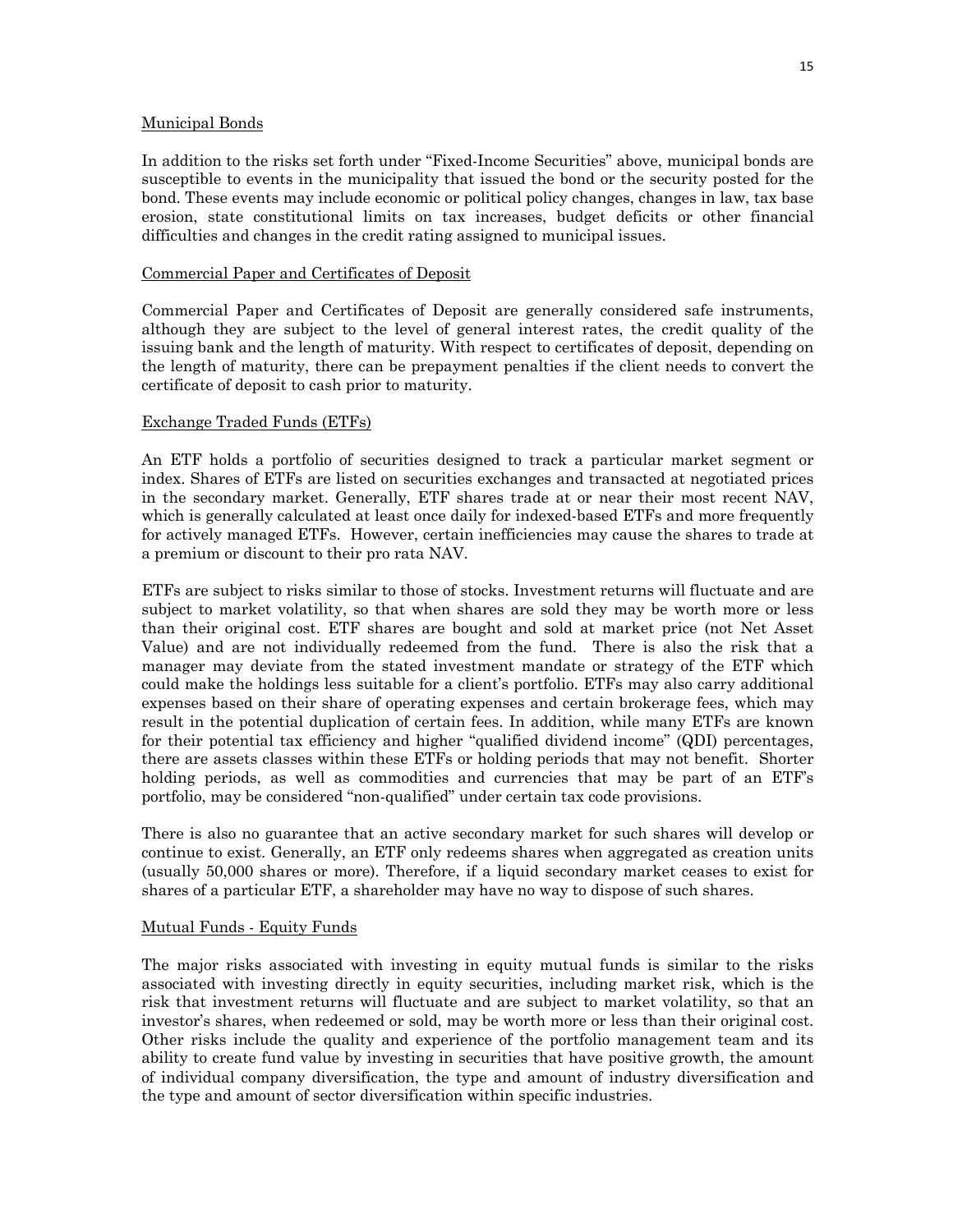In addition, there is the risk that a manager may deviate from the stated investment mandate or strategy of the mutual fund which could make the holdings less suitable for a client's portfolio. Also, mutual funds tend to be tax inefficient and therefore investors may pay capital gains taxes on fund investments while not having yet sold their shares in the fund. Mutual funds may also carry additional expenses based on their share of operating expenses and certain brokerage fees, which may result in the potential duplication of certain fees.

## Mutual Funds - Fixed-Income Funds

In addition to the risks associated with investing in equity mutual funds, fixed-income mutual funds also have the same risks as set forth under "Fixed-Income Securities" listed above.

## Mutual Funds - Index Funds

Index Funds have the potential to be affected by "tracking error risk" which means a deviation from a stated benchmark index. Since the core of a portfolio may attempt to closely replicate a benchmark, the source of the tracking error (deviation) may come from a "sample index" that may not closely align the benchmark. In addition, while many index mutual funds are known for their potential tax efficiency and higher "qualified dividend income" (QDI) percentages, there are assets classes within these funds or holding periods that may not benefit. Shorter holding periods, as well as commodities and currencies that may be part of a fund's portfolio, may be considered "non-qualified" under certain tax code provisions.

## Real Estate Related Securities

Investing in real estate related securities includes, among others, the following risks: possible declines in the value of real estate; risks related to general and local economic conditions, including increases in the rate of inflation, possible lack of availability of mortgage funds, overbuilding, extending vacancies of properties, increases in competition, property taxes and operating expenses, changes in zoning laws, costs resulting from clean up of, and liability to third-parties for damages resulting from, environmental problems, casualty and condemnation losses, uninsured damages from floods, earthquakes or other natural disasters, limitations on and variations in rents and changes in interest rates.

Investing in Real Estate Investment Trusts ("REITs") involves certain unique risks in addition to those risks associated with investing in real estate in general. REITs are dependent upon the skills of management, are not diversified and are subject to cash flow dependency, default by borrowers and self-liquidation.

## Alternative Investments

The performance of alternative investments (e.g., commodities, futures, hedge funds; funds of hedge funds, private equity or other types of limited partnerships) can be volatile. Alternative investments generally involve various risk factors and liquidity constraints, a complete discussion of which is set forth in the offering documents of each specific alternative investment. Due to the speculative nature of alternative investments a client must satisfy certain income or net worth standards prior to investing.

## **Past performance is not a guarantee of future returns. Investing in securities and other investments involve a risk of loss that each client should understand and be**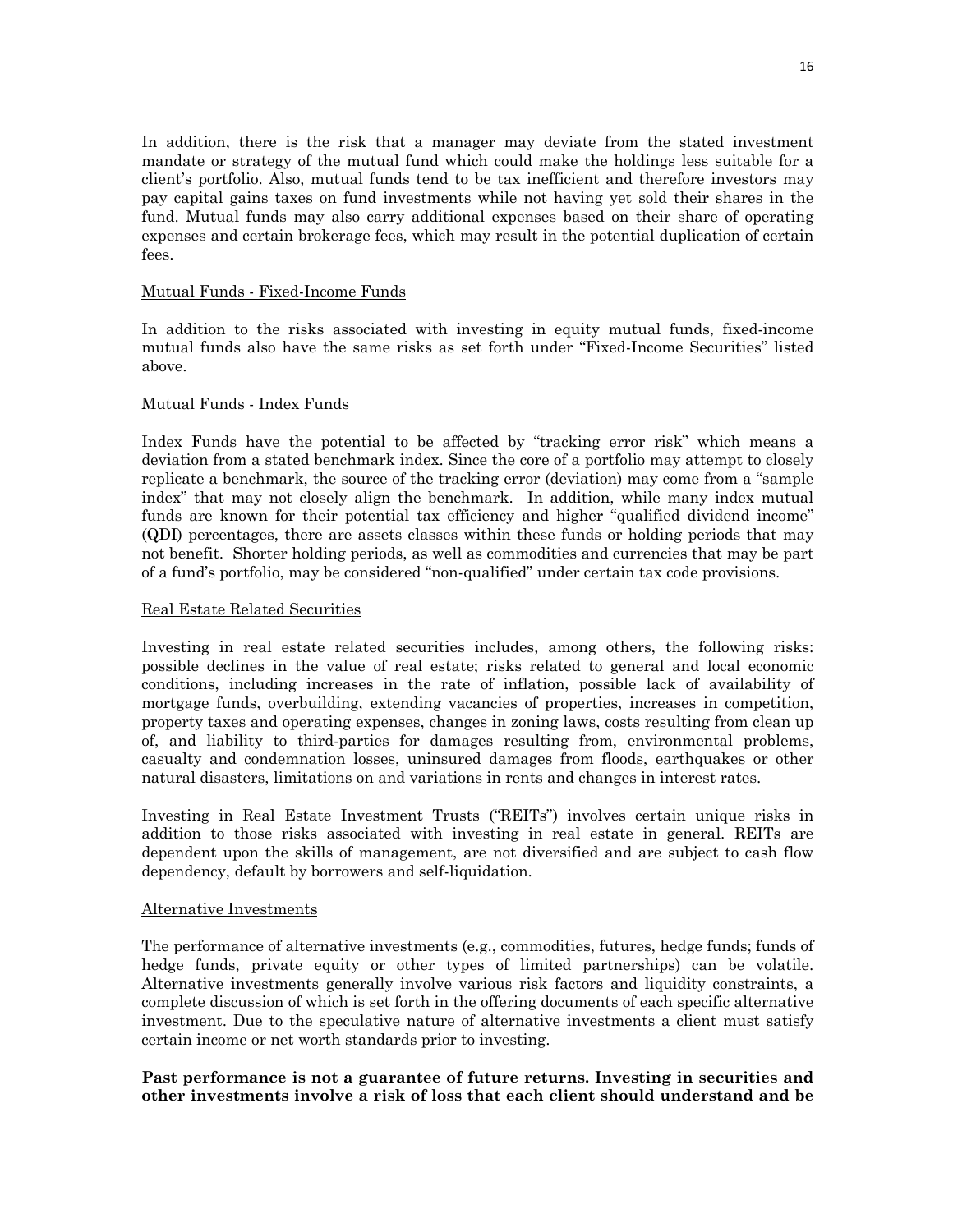## **willing to bear. Clients are encouraged to discuss these risks with Launch's investment adviser representative.**

## **Item 9 - Disciplinary History**

Neither Launch nor its investment adviser representatives have any reportable disciplinary history that would be material to a client's or prospective client's evaluation of Launch advisory business or the integrity of its management.

## **Item 10 - Other Financial Industry Activities and Affiliations**

## **A. Broker-Dealer Registration and Registered Representatives**

Launch is not registered, nor does it have an application pending to register, as a brokerdealer. No management person is registered, nor does any management person have an application pending to register, as a registered representative of a broker-dealer.

## **B. Futures and Commodity Registration**

Launch is not registered, nor does it have an application pending to register, as a futures commission merchant, commodity pool operator or a commodity trading advisor. No management person is registered, nor does any management person have an application pending to register, as an associated person of a futures commission merchant, commodity pool operator or a commodity trading advisor.

## **C. Financial Industry Affiliations**

Launch does not have arrangements that are material to its advisory business or its clients with a related person who is a broker-dealer, investment company, other investment advisor, financial planning firm, commodity pool operator, commodity trading adviser or futures commission merchant, banking or thrift institution, accounting firm, law firm, insurance company or agency, pension consultant, real estate broker or dealer, or an entity that creates or packages limited partnerships.

## **D. Selection of Other Advisers**

Launch does not utilize nor select third-party investment advisers.

## **Item 11 - Code of Ethics, Participation or Interest in Client Transactions and Personal Trading**

## **A. Code of Ethics**

Launch has adopted a Code of Ethics to prevent violations of the federal and state securities laws. The Code of Ethics is predicated on the principle that Launch owes a fiduciary duty to its clients. Accordingly, Launch expects all personnel to act with honesty, integrity and professionalism and to adhere to federal securities laws. All personnel are required to adhere to the Code of Ethics. At all times, Launch and its personnel must (i) place client interests ahead of Launch's; (ii) engage in personal investing that is in full compliance with the Launch's Code of Ethics; and (iii) avoid taking advantage of their position. Clients and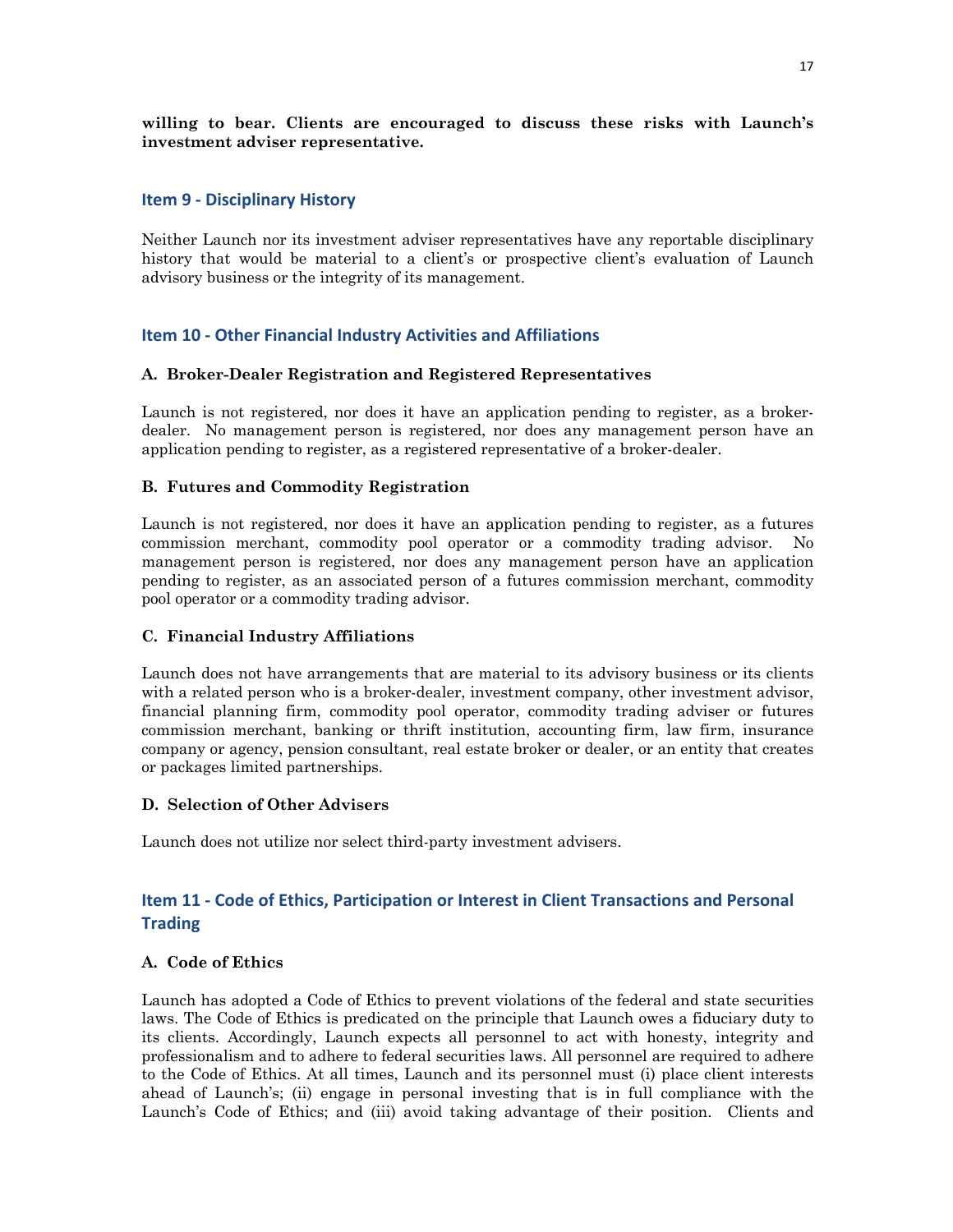prospective clients may request a copy of Launch's Code of Ethics by contacting Launch at 978-245-2424.

## **B. Material Financial Interests**

Launch does not recommend to clients securities in which Launch or any related person has a material financial interest.

## **C. Investing in Same Securities as Clients**

From time to time, representatives of Launch may buy or sell securities for themselves that they also recommend to clients. This may provide an opportunity for representatives of Launch to buy or sell the same securities before or after recommending the same securities to clients resulting in representatives profiting off the recommendations they provide to clients. Such transactions may create a conflict of interest. However, the size of personal trades and the types of investments (ETFs or Open-End Mutual Funds) that are likely to be transacted in would not have a practical impact on prices in those securities. Launch will always document any transactions that could be construed as conflicts of interest.

## **D. Engaging in Transactions at Same Time as Client**

Launch and/or individuals associated with Launch may, at or about the same time, buy, sell, or hold in their personal accounts the same securities that Launch recommends to its clients. To minimize conflicts of interest, and to maintain the fiduciary responsibility Launch has for its clients, Launch has established the following policy: An officer, manager, director, member or employee of Launch shall not buy or sell securities for a personal portfolio when the decision to purchase is derived by reason of their association with Launch, unless the information is also available to the investing public as a whole. No person associated with Launch shall prefer his or her own interest to that of any client. Personal trades in securities being purchased or sold for clients may only be made simultaneously with or after trades are made for clients. Launch's personnel may not anticipate trades to be placed for clients.

## **Item 12 - Brokerage Practices**

## **A. Brokerage Selection**

Launch recommends that clients utilize the brokerage and clearing services of TD Ameritrade, Inc., a FINRA-registered broker-dealer ("TD Ameritrade"), for investment management accounts.

## Best Execution

Best execution has been defined as the "execution of securities transactions for clients in such a manner that the client's total cost or proceeds in each transaction is the most favorable under the circumstances." The best execution responsibility applies to the circumstances of each particular transaction and an investment adviser must consider the full range and quality of a broker-dealer's services, including, among other things, execution capability, commission rates, the value of any research, financial responsibility and responsiveness.

In seeking best execution, the determinative factor is not the lowest possible cost, but whether the transaction represents the best qualitative execution, taking into consideration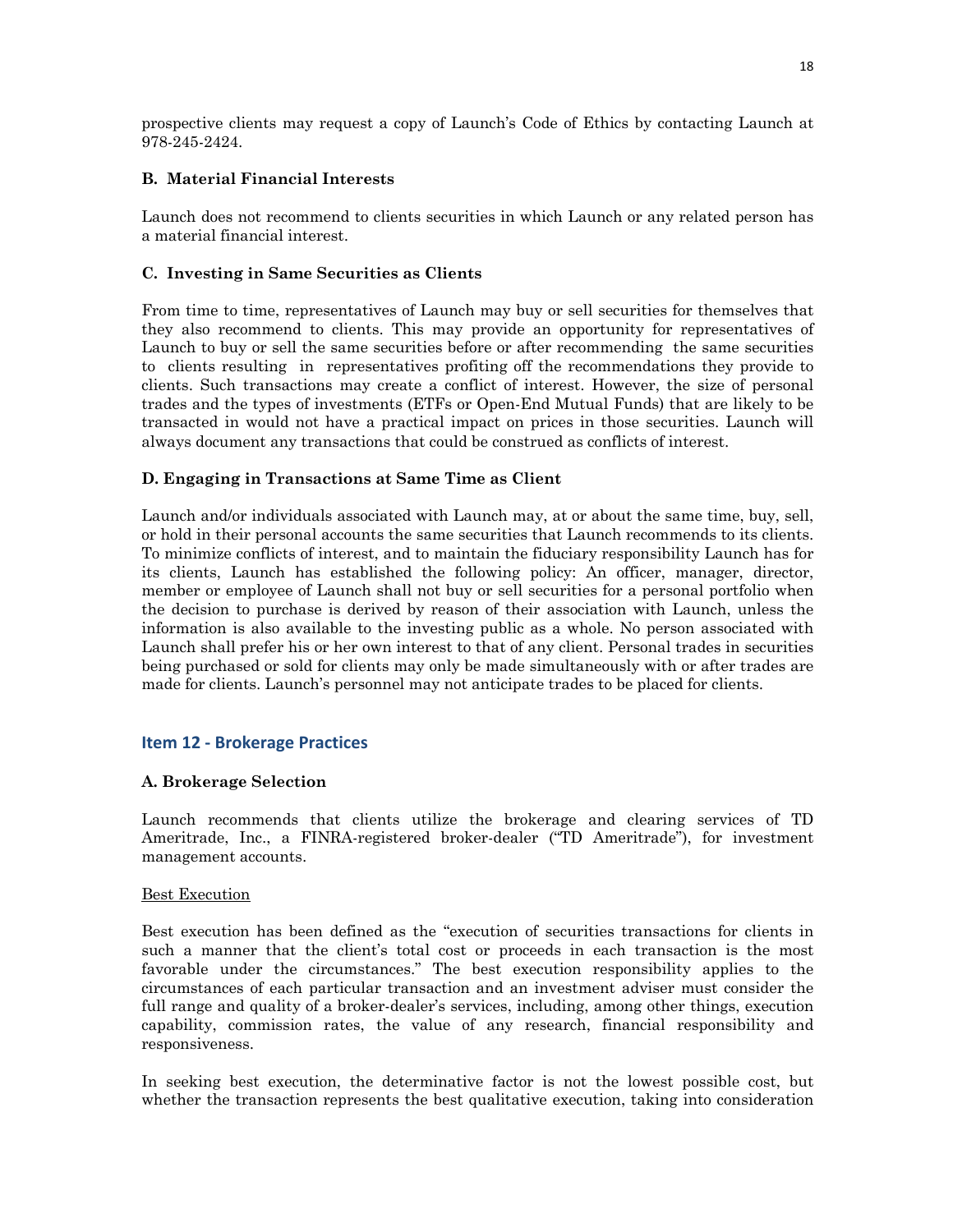the full range of a broker-dealer's services, including among others, the value of research provided, execution capability, commission rates, and responsiveness. Consistent with the foregoing, while Launch will seek competitive rates, it may not necessarily obtain the lowest possible commission rates for client transactions.

If the client requests Launch to arrange for the execution of securities brokerage transactions for the client's account, Launch shall direct such transactions through brokerdealers that it reasonably believes will provide best execution. Launch shall periodically and systematically review its policies and procedures regarding recommending broker-dealers to its clients in light of its duty to obtain best execution.

## Broker Analysis

Launch evaluates a wide range of criteria in seeking the most favorable price and market for the execution of transactions. These include the broker-dealer's trading costs, efficiency of execution and error resolution, financial strength and stability, capability, positioning and distribution capabilities, information in regard to the availability of securities, trading patterns, statistical or factual information, opinion pertaining to trading and prior performance in serving Launch.

Launch is responsible for continuously monitoring and evaluation the performance and execution capabilities of brokers that transact orders for client accounts to ensure consistent quality executions. In addition, Launch periodically reviews its transaction costs in light of current market circumstances and other relevant information.

## Research/Soft Dollar Benefits

Launch uses TD Ameritrade's Institutional (TDA Institutional) service. There is no direct link between Launch's use of TDA Institutional and the investment advice it gives to its clients, although Launch receives economic benefits through its participation in the program that are typically not available to TD Ameritrade retail investors.

As a TDA Institutional user, Launch receives other products and services that benefit Launch, but may not benefit its clients' accounts. Some of these other products and services assist the firm in managing and administering clients' accounts, including:

- Receipt of duplicate client confirmations and bundled duplicate statements;
- Access to a trading desk serving TDA Institutional participants exclusively;
- Access to block trading which provides the ability to aggregate securities transactions and then allocate the appropriate shares to client accounts;
- Ability to have investment advisory fees deducted directly from client account;
- Receipt of compliance publications; and
- Access to mutual funds which generally require significantly higher minimum initial investments or are generally available only to institutional investors.

TDA Institutional also makes available to Launch other services intended to help Launch manage and further develop its business enterprise. These services may include consulting, publications and conferences on practice management, information technology, business succession, regulatory compliance and marketing. In addition, TDA Institutional may make available, arrange and/or pay for these types of services rendered to Launch by independent third parties.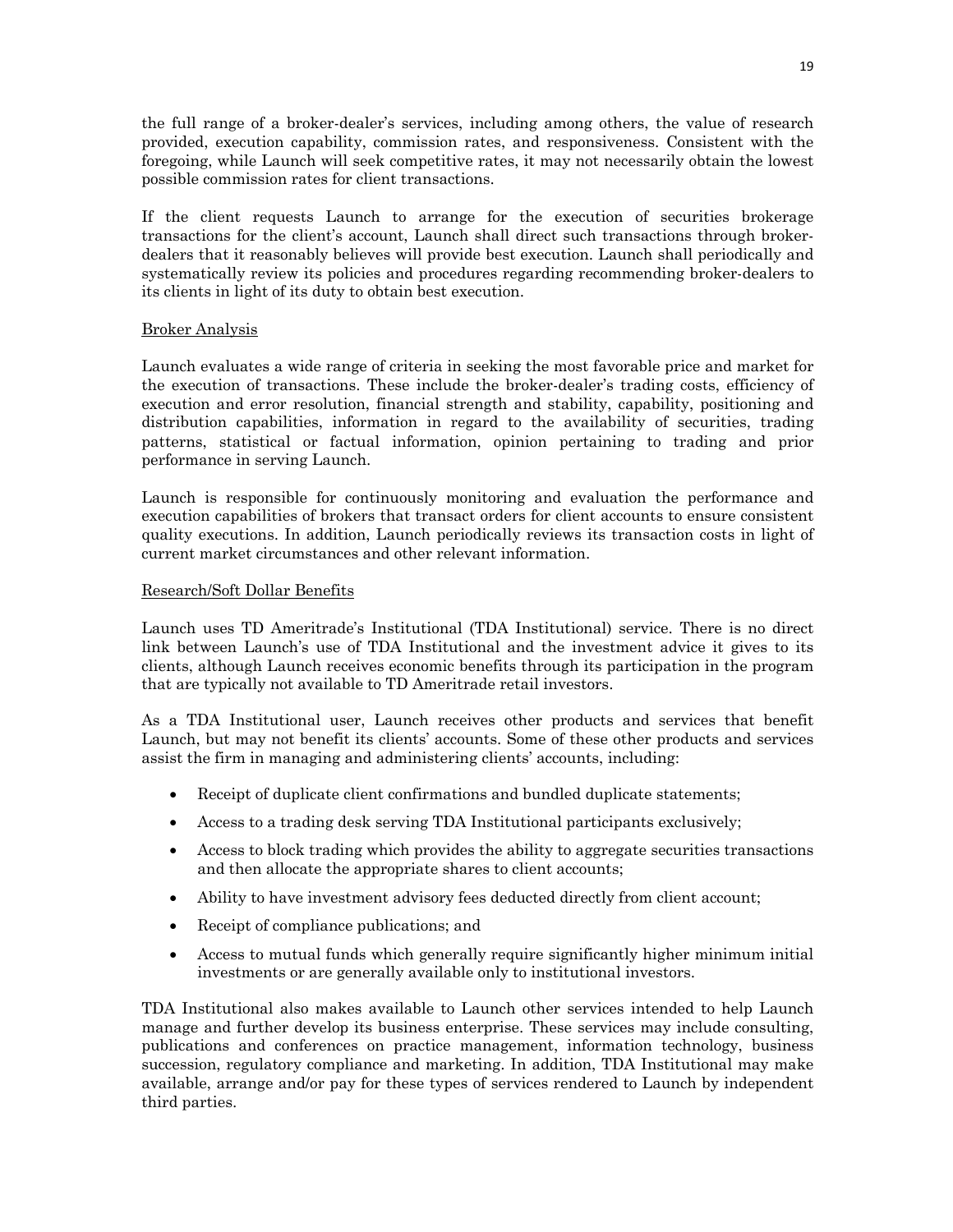Additional benefits received because of Launch's use of TDA Institutional may depend upon the amount of transactions directed to, or amount of assets custodied by, TD Ameritrade. While as a fiduciary Launch endeavors to act in its clients' best interests, Launch's recommendation that clients maintain their assets in accounts at TD Ameritrade may be based in part on the benefit to Launch of the availability of some of the foregoing products and services and not solely on the nature, cost or quality of custody and brokerage provided by TD Ameritrade which may create a conflict of interest.

## Directed Brokerage

## *Company Directed Brokerage*

Launch does not have the discretionary authority to determine the broker-dealer to be used. As stated above, clients in need of brokerage will have TD Ameritrade recommended to them. While there is no direct linkage between the investment advice given and usage of TD Ameritrade, economic benefits are received which would not be received if Launch did not give investment advice to clients (please see additional disclosures in the "Research/Soft Dollars Benefits" section directly above). Launch does not participate in any transaction fees or commissions paid to the broker dealer or custodian and does not receive any fees or commissions for the opening or maintenance of client accounts at recommended brokers.

Not all investment advisers require their clients to direct brokerage. Launch is required to disclose that by directing brokerage, Launch may not be able to achieve most favorable execution of client transactions and this practice may cost clients more money.

## *Client Directed Brokerage*

Certain clients may direct Launch to use particular brokers-dealers for executing transactions in their accounts. With regard to client directed brokerage, Launch is required to disclose that Launch may be unable to negotiate commissions, block or batch orders or otherwise achieve the benefits described above, including best execution. Directed brokerage commission rates may be higher than the rates Launch might pay for transactions in nondirected accounts. Therefore, directing brokerage may cost clients more money. Launch reserves the right to decline acceptance of any client account that directs the use of a brokerdealer if Launch believes that the broker-dealer would adversely affect Launch's fiduciary duty to the client and/or ability to effectively service the client portfolio.

As a general rule, Launch encourages each client to compare the possible costs or disadvantages of directed brokerage against the value of custodial or other services provided by the broker-dealer to the client in exchange for the directed brokerage designation.

## **B. Trade Aggregation and Allocation**

Transactions for each client generally will be made independently, unless Launch decides to purchase or sell the same securities for several clients at approximately the same time. Launch may (but is not obligated to) combine or "batch" such orders to:

- obtain best execution;
- negotiate more favorable commission rates; or
- allocate equitably among Launch's clients, differences in prices and commissions or other transaction costs that might have been obtained had such orders been placed independently.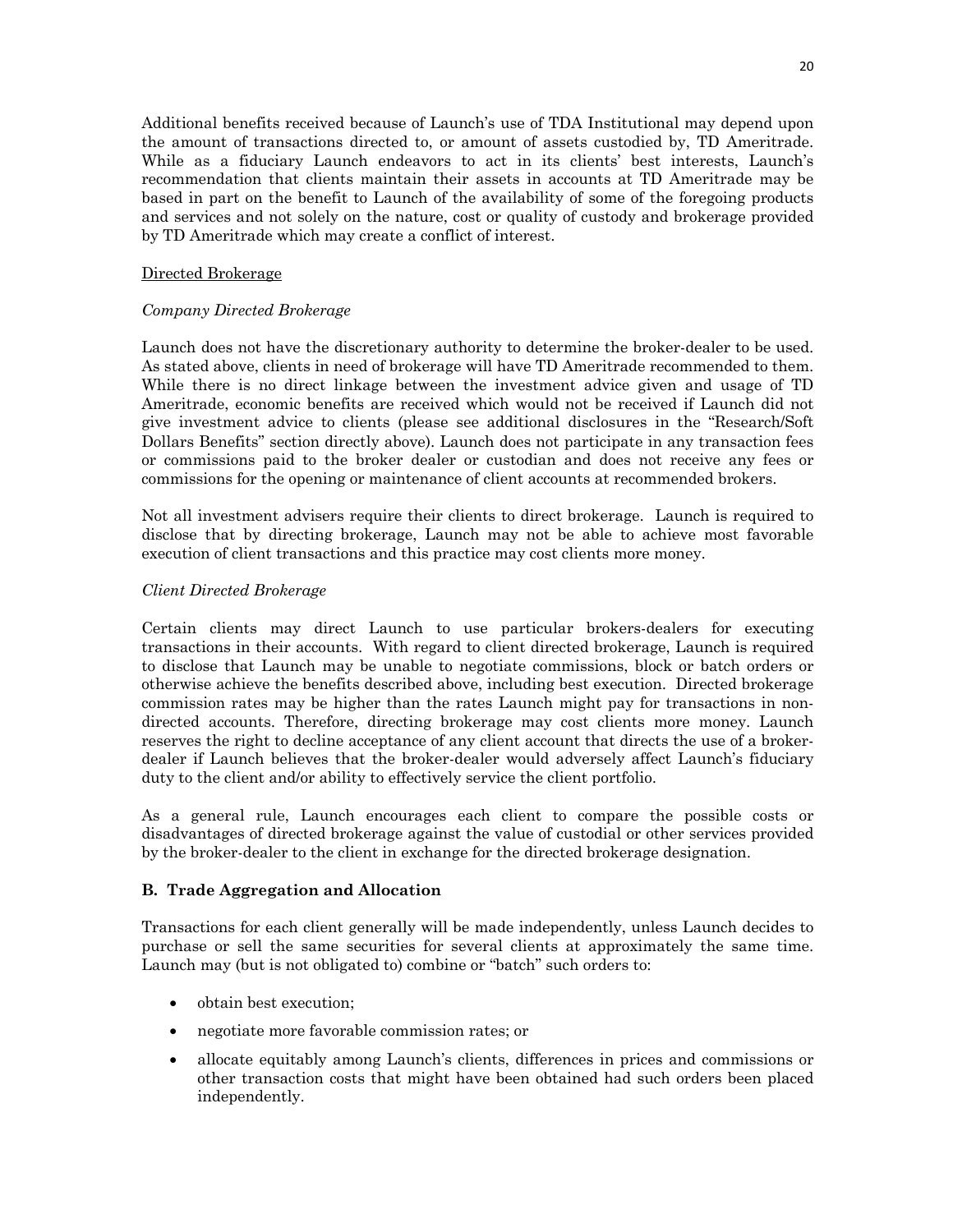Under this procedure, transactions will generally be averaged as to price and allocated among Launch's clients pro rata. When aggregating client trade orders, Launch will not receive any additional compensation or remuneration as a result of the aggregation. In the event that Launch determines that a prorated allocation is not appropriate under the particular circumstances, the allocation will be made based upon other relevant factors, which may include:

- The accounts of related persons (i.e., Launch personnel, family members and proprietary accounts), shall only receive shares after the orders of all unrelated accounts have been filed.
- When only a small percentage of the order is executed, shares may be allocated to the account with the smallest order or the smallest position or to an account that is out of line with respect to security or sector weightings relative to other portfolios, with similar mandates;
- Allocations may be given to one account when one account has limitations in its investment guidelines which prohibit it from purchasing other securities which are expected to produce similar investment results and can be purchased by other accounts;
- If an account reaches an investment guideline limit and cannot participate in an allocation, shares may be reallocated to other accounts (this may be due to unforeseen changes in an account's assets after an order is placed);
- With respect to sale allocations, allocations may be given to accounts low in cash;
- In cases when a pro rata allocation of a potential execution would result in a de minimis allocation in one or more accounts, Launch may exclude the account(s) from the allocation; the transactions may be executed on a pro rata basis among the remaining accounts; or
- In cases where a small proportion of an order is executed in all accounts, shares may be allocated to one or more accounts on a random basis.

## **C. Trade Errors**

Trade errors are promptly reported to the custodian and will be rectified by the custodian with no adverse financial effect on the client.

## **Item 13 - Review Of Accounts**

## **A. Periodic Reviews**

## Investment Management Services

While the underlying securities within Investment Management Services accounts are continuously monitored, these accounts are reviewed no less frequently than quarterly. Accounts are reviewed in the context of each client's stated investment objectives, guidelines and risk tolerances, ensuring that the structure of the portfolio is coordinated with these objectives. In addition, investment returns will be measured against the appropriate benchmarks in each asset class.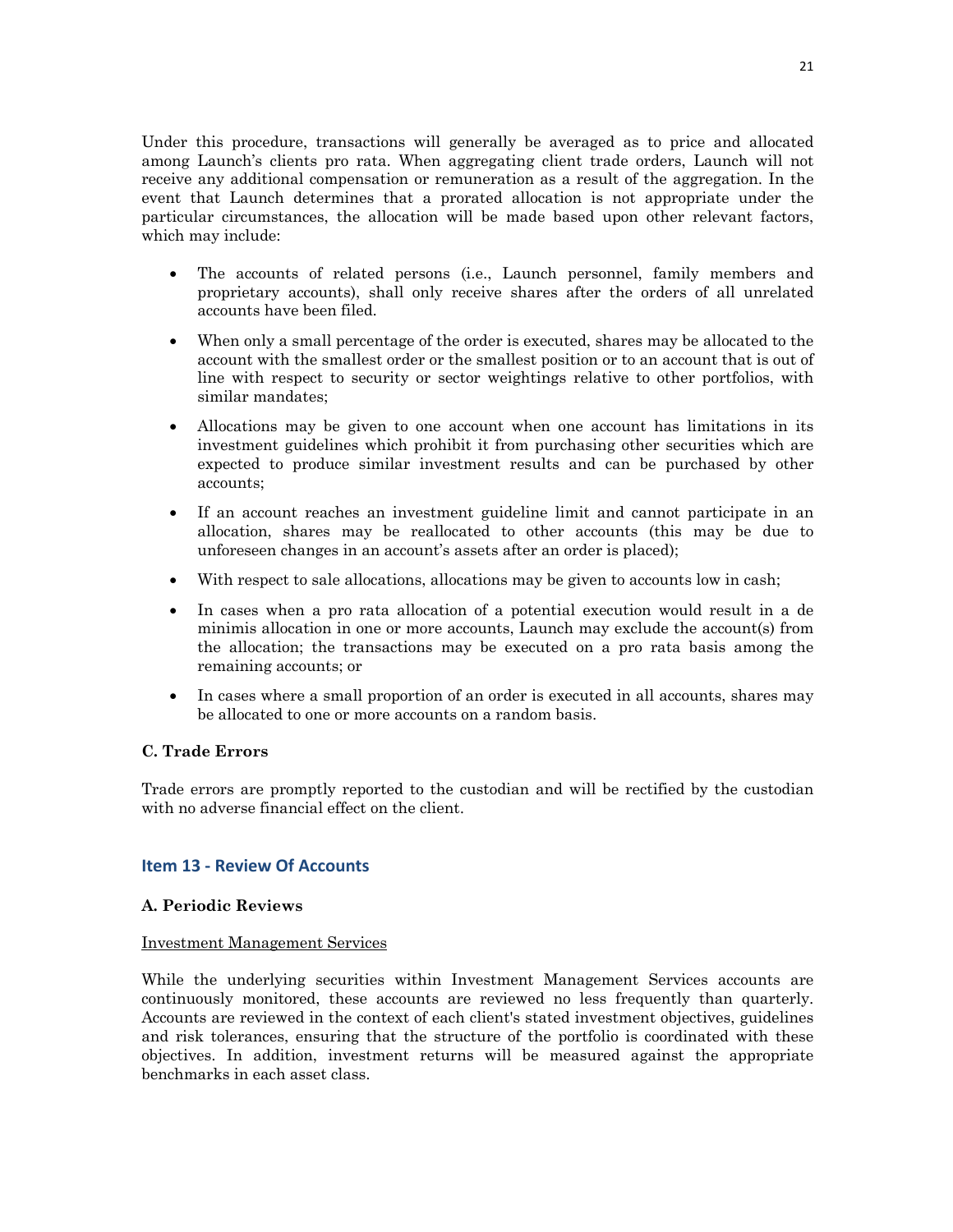## Financial Planning Services

While reviews may occur at different stages of the financial planning process depending on the nature and terms of the specific engagement, typically, no formal reviews will be conducted for Financial Planning Services clients unless otherwise contracted for at the inception of the advisory relationship.

Account reviews will be conducted by Jasmine Gautam.

## **B. Other Reviews**

Reviews may be triggered by material market, economic or political events, cash inflow or outflow to/from the portfolio, by changes in client's financial situations (such as retirement, termination of employment, physical move, or inheritance) or by request of the client.

## **C. Regular Reports**

## Investment Management Services

Clients will receive statements from their custodian at least quarterly. Additionally, monthly statements will be generated as a result of investment activity by the client's custodian. Confirmation statements will be issued for all trading activity. Monthly and/or quarterly statements will include portfolio holdings, dates and amounts of transactions, cost basis and current and prior statement values.

In addition to reports issued by the client's custodian, Launch provides quarterly written reports summarizing account performance, balances and holdings managed by Launch.

## Financial Planning Services

Financial Planning Services clients will receive a completed financial plan. Additional reports will not typically be provided unless otherwise contracted for at the inception of the advisory relationship.

## **Item 14 - Client Referrals And Other Compensation**

## **A. Economic Benefits**

Launch does not receive any economic benefits such as sales awards or other prizes from any non-client for providing investment advisory services to the firm's clients.

## **B. Client Referrals**

From time to time, Launch may retain solicitors to refer clients to Launch. If a client is introduced to Launch by either an unaffiliated or an affiliated solicitor, Launch may pay that solicitor a referral fee in accordance with the all requirements of the Investment Advisers Act, and any corresponding state securities law requirements. Any such referral fee shall be paid solely from Launch's portfolio management fee, and shall not result in any additional charge to the client. If the client is introduced to Launch by an unaffiliated solicitor, the solicitor, at the time of the solicitation, shall disclose the nature of their solicitor relationship, and shall provide each prospective client with a copy of this written disclosure statement together with a copy of the written disclosure statement from the solicitor to the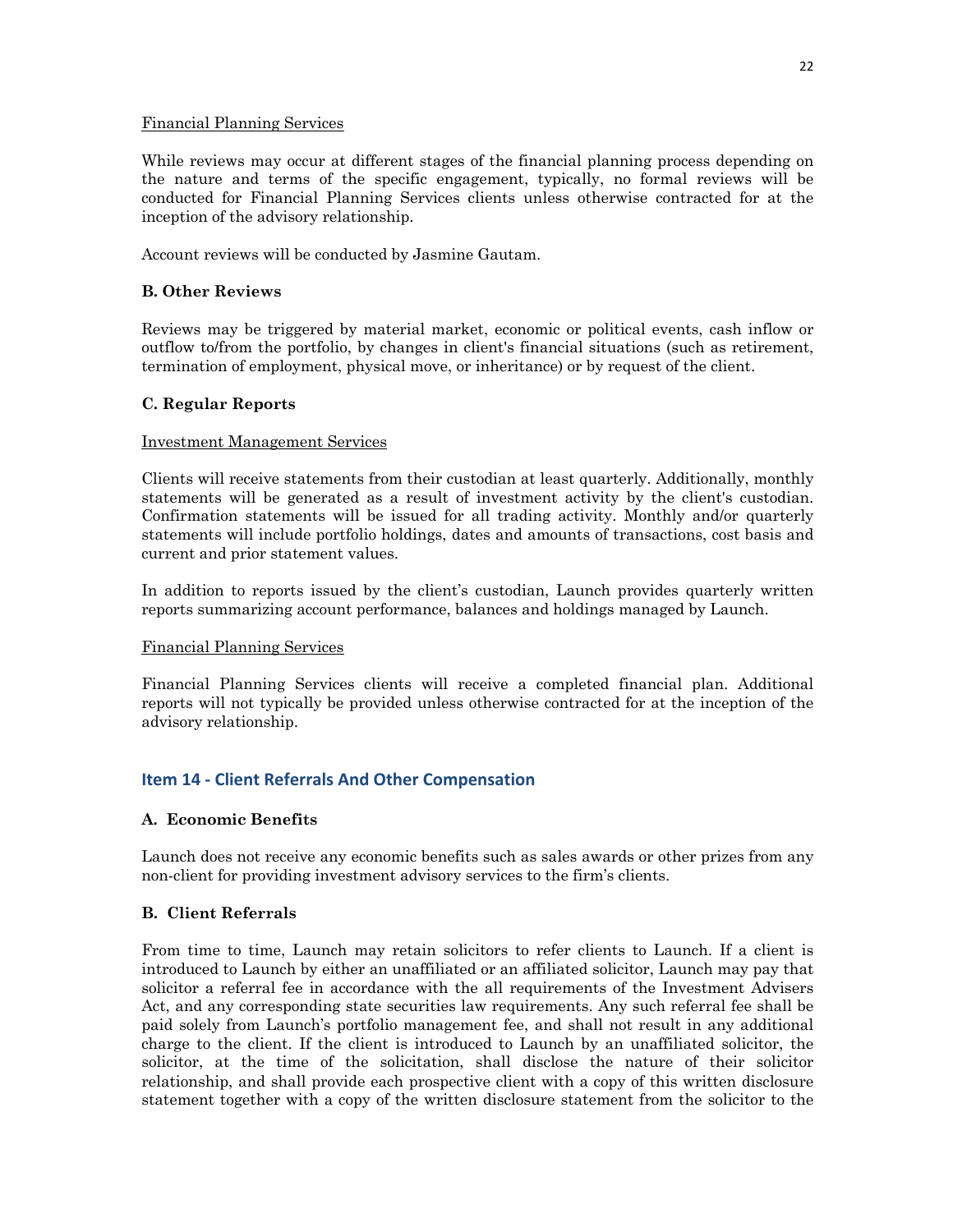client disclosing the terms of the solicitation arrangement between Launch and the solicitor, including the compensation to be received by the solicitor from Launch. Any affiliated solicitor of Launch shall disclose the nature of their relationship to prospective clients at the time of the solicitation and will provide all prospective clients with a copy of this written disclosure statement.

## **Item 15 - Custody**

Custody of client assets will be maintained with the independent custodian selected by the client. Launch will not have physical custody of any assets in the client's account except as permitted for direct deduction of advisory fees. Clients will be solely responsible for paying all fees or charges of the custodian. Clients will authorize Launch to give the custodian instructions for the purchase, sale, conversion, redemption, exchange or retention of any security, cash or cash equivalent or other investment for the client's account.

Clients will receive directly from the custodian at least quarterly a statement showing all transactions occurring in the client's account during the period covered by the account statement, and the funds, securities and other property in the client's account at the end of the period. The account statement will also indicate the amount of advisory fees deducted from your account(s) for each billing period.

Clients are urged to carefully review statements received from the custodian to ensure the accurate reporting of such information.

As stated in Item 5, Investment Management Services fees will be automatically deducted from the client's account by the client's custodian (the "Custodian") quarterly in advance (as set forth in the client's Investment Management Agreement). Launch shall send an invoice to the client Custodian indicating the amount of the Investment Management Services fees to be deducted from the client's account at the respective quarter end date. In addition, Launch will provide the client a report itemizing the fee, including the calculation period covered by the fee, the account value and the methodology used to calculate the fee.

## **Item 16 - Investment Discretion**

For those client accounts over which Launch has discretion, Launch requests that it be provided with written authority (*e.g*., limited power of attorney contained in Launch's advisory agreement) to determine the types and amounts of securities that are bought or sold. Launch's authority in making investment related decisions may be limited by account guidelines, investment objectives and trading restrictions, as agreed between Launch and the client. Any limitations on Launch's discretionary authority shall be included in this written authority statement. Clients may change or amend these limitations as required. All such amendments are required to be submitted in writing.

## **Item 17 - Voting Client Securities**

## **Proxy Voting**

Launch does not vote proxies on behalf of its clients. Therefore, although Launch may provide discretionary investment advisory services relative to client investment assets, it is the client that maintains exclusive responsibility for: (i) directing the manner in which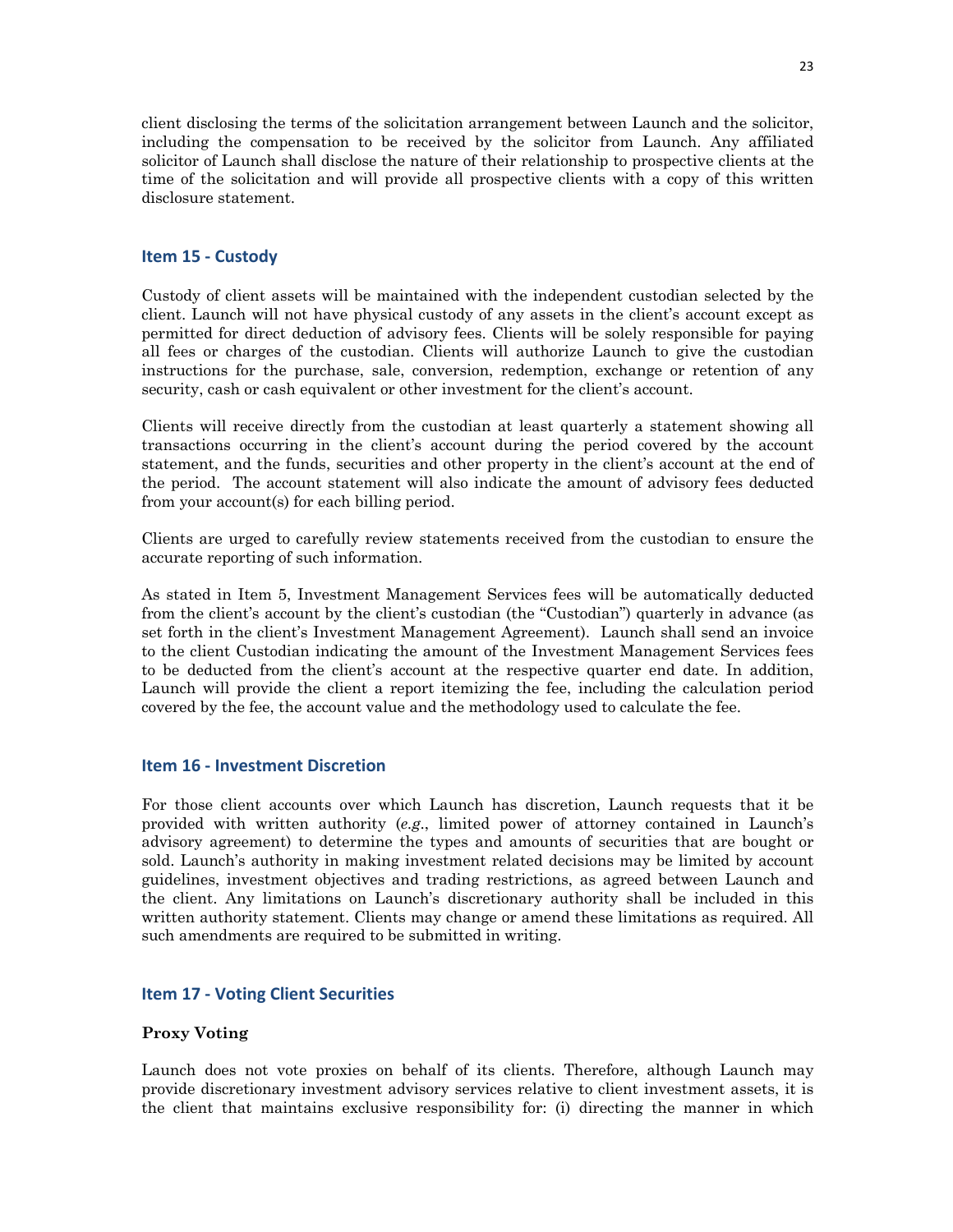proxies solicited by issuers of securities beneficially owned by the client shall be voted and (ii) making all elections relative to any mergers, acquisitions, tender offers, bankruptcy proceeding or other type events pertaining to the client's investment assets. Launch and/or the client shall correspondingly instruct each custodian of the assets to forward to the client copies of all proxies and shareholder communications relating to the client's investment assets.

Clients can contact Launch about a particular solicitation by calling 978-245-2424.

## **Legal Proceedings**

Although Launch may have discretion over client accounts, Launch will not be responsible for handling client claims in class action lawsuits, bankruptcies or similar settlements involving securities owned by the client. Clients will receive the paperwork for such claims directly from their account custodians. Each client should verify with their custodian or other account administrator whether such claims are being made on the client's behalf by the custodian or if the client is expected to file such claims directly.

## **Item 18 - Financial Information**

## **A. Prepayment of Fees**

Because Launch does not require or accept prepayment of more than \$500 in fees six months or more in advance, Launch is not required to include a balance sheet with this disclosure brochure.

## **B. Financial Condition**

Launch does not have any adverse financial conditions to disclose.

## **C. Bankruptcy**

Launch has never been the subject of a bankruptcy petition.

## **Item 19 – Requirements for State-Registered Advisors**

## **A. Principal Executive Officer**

The principal executive officers of Launch are Jasmine Gautam and Bradford Wright.

## **Jasmine Gautam**

Education:

University of Mumbai, Bachelors degree, Business & Commerce (1991-1994) University of Mumbai, Masters degree, Business & Commerce (1994-1996) Narsee Monjee Institute of Management Studies, Mumbai – Financial Services & Investment Management (1997-98)

## Employment History: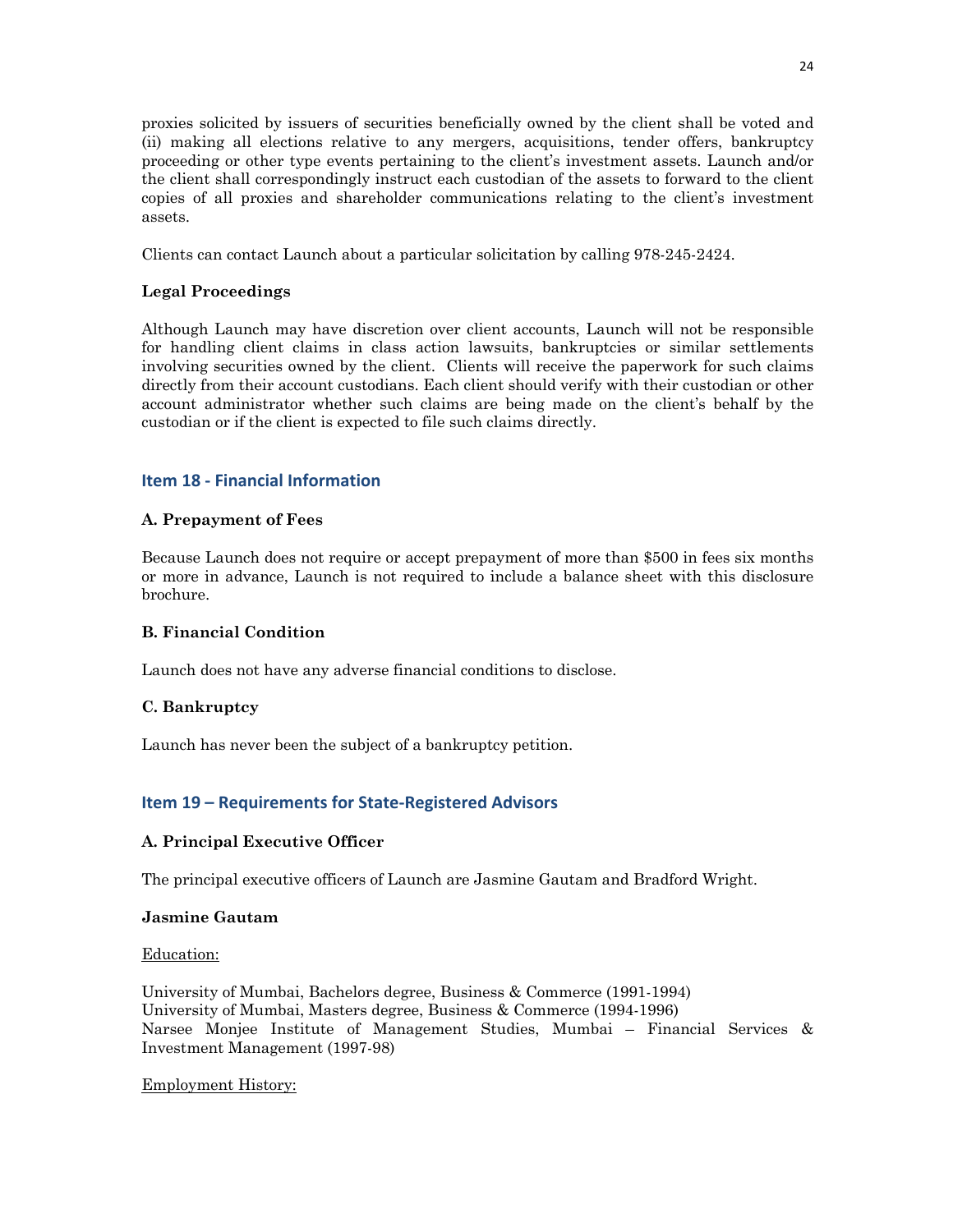Managing Member and Investment Adviser Representative, Launch Financial Planning, LLC (01/2020 – Present) Client Relations & Operations, New England Financial Planning Group (02/12 – Present) Client Relations – YourCfo (Canada) (09/2010 - 10/2011) Investment Associate – Assante Wealth Management (08/2008 - 08/2010) Licensed Assistant – Dundee Corporation (01/2007 - 06/2008) Office Assistant – Scotia McLeod (11/2006 - 01/2007) Investment Operations Manager- Skindia Finance (01/2004 -11/2005)

## **Bradford T. Wright**

#### Education:

UCLA, Certificate, Personal Financial Planning (2008-2010) American University, B.A., Political Science (1989-1991) Dean Junior College, A.A., Communications (1987-89)

#### Employment History:

Managing Member and Investment Adviser Representative, Launch Financial Planning, LLC, Andover, MA (05/2020 – Present) Investment Adviser Representative, Richard J. Wojcik d/b/a/ New England Financial Planning Group, Burlington, MA (02/2014 to 05/2020) Registered Representative, Raymond James Financial Services, St. Petersburg, FL (02/2014 to 05/2020) Voice Announcer, Freelance Voiceover, Andover, MA (01/2002 to Present) Investment Adviser Representative, TWP Financial, Inc., Newton, MA (08/2013 to 11/2013) On-Air Personality, CBS Radio, Boston, MA (07/2011 to 07/2013) Junior Associate, Lamb Financial Planning, Encino, CA (06/2011 to 06/2012) On-Air Personality, Dial Global Radio, Los Angeles, CA (09/2006 to 07/2011)

## **B. Other Business Activities**

Launch is not engaged in any other business activities.

## **C. Performance-Based Fees**

Launch does not receive performance-based fees.

## **D. Disciplinary Information**

Neither Launch nor any of its management persons been involved in any of the events listed below:

An award or otherwise being found liable in an arbitration claim alleging damages in excess of \$2,500, involving any of the following:

- (a) an investment or an investment-related business or activity;
- (b) fraud, false statement(s), or omissions;
- (c) theft, embezzlement, or other wrongful taking of property;
- (d) bribery, forgery, counterfeiting, or extortion; or
- (e) dishonest, unfair, or unethical practices.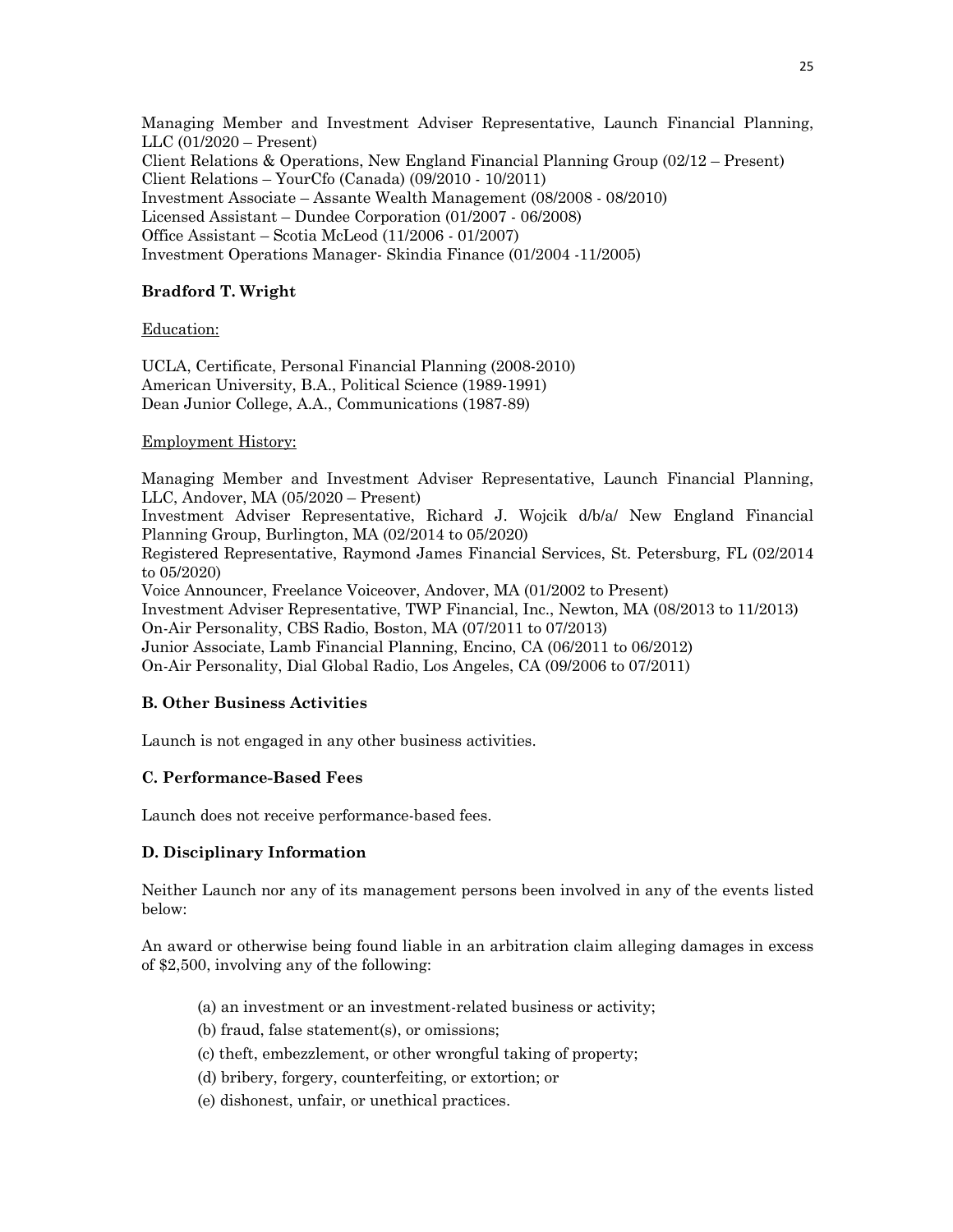An award or otherwise being found liable in a civil, self-regulatory organization, or administrative proceeding involving any of the following:

- (a) an investment or an investment-related business or activity;
- (b) fraud, false statement(s), or omissions;
- (c) theft, embezzlement, or other wrongful taking of property;
- (d) bribery, forgery, counterfeiting, or extortion; or
- (e) dishonest, unfair, or unethical practices.

## **E. Relationship with Issuers of Securities**

Neither Launch nor any of its management persons have any relationship or arrangement with any issuer of securities.

## **Item 20 – Additional Information**

## **A. Privacy Notice**

Launch views protecting its clients' private information as a top priority and has instituted policies and procedures to ensure that client information is private and secure. Launch does not disclose any nonpublic personal information about its clients or former clients to any nonaffiliated third parties, except as permitted or required by law. In the course of servicing a client's account, Launch may share some information with its service providers, such as transfer agents, custodians, broker-dealers, accountants, and lawyers, etc. Launch restricts internal access to nonpublic personal information about the client to those persons who need access to that information in order to provide services to the client and to perform administrative functions for Launch. As emphasized above, it has always been and will always be Launch's policy never to sell information about current or former clients or their accounts to anyone. It is also Launch's policy not to share information unless required to process a transaction, at the request of a client, or as required by law. For the full text of the Launch's Privacy Policy please contact Launch at 978-933-1442.

## **B. Business Continuity Plan**

Launch has a written Business Continuity Plan ("BCP). The BCP attempts to prepare for business disruptions of varying severity and scope. Although it is impossible to anticipate every scenario, the plan strives to enable Launch to resume doing business even after the occurrence of events that are most likely to affect business operations.

Launch's policy is to respond to a significant business disruption by safeguarding employee lives and firm property, making a financial and operational assessment, quickly recovering and resuming operations, and protecting all of the firm's books and records.

Alternate offices are identified to support ongoing operations in the event the main office is unavailable. Launch intention is to contact all clients within five days of a disaster that dictates moving our office to an alternate location.

## **C. Conflicts of Interest**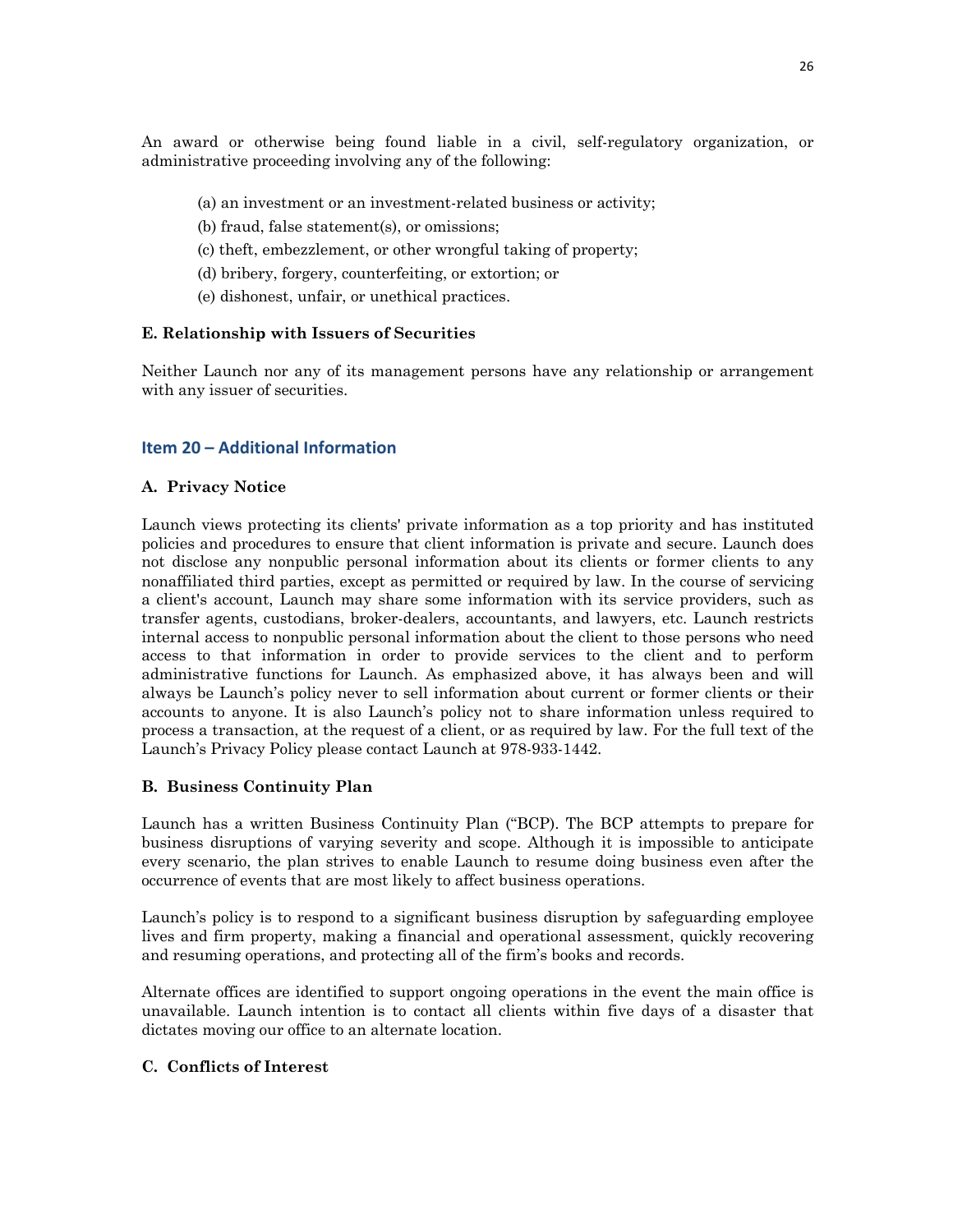Launch has reasonably disclosed all material conflicts of interest pertaining to its advisory business and associated persons in this Form ADV Part 2A.

## **D. Requests for Additional Information**

Clients may contact Launch at 978-245-2424 to request additional information or to submit a complaint. Written complaints should be sent to Launch Financial Planning, LLC, 2 Dundee Park Drive, Suite 303-B, Andover, MA 01810.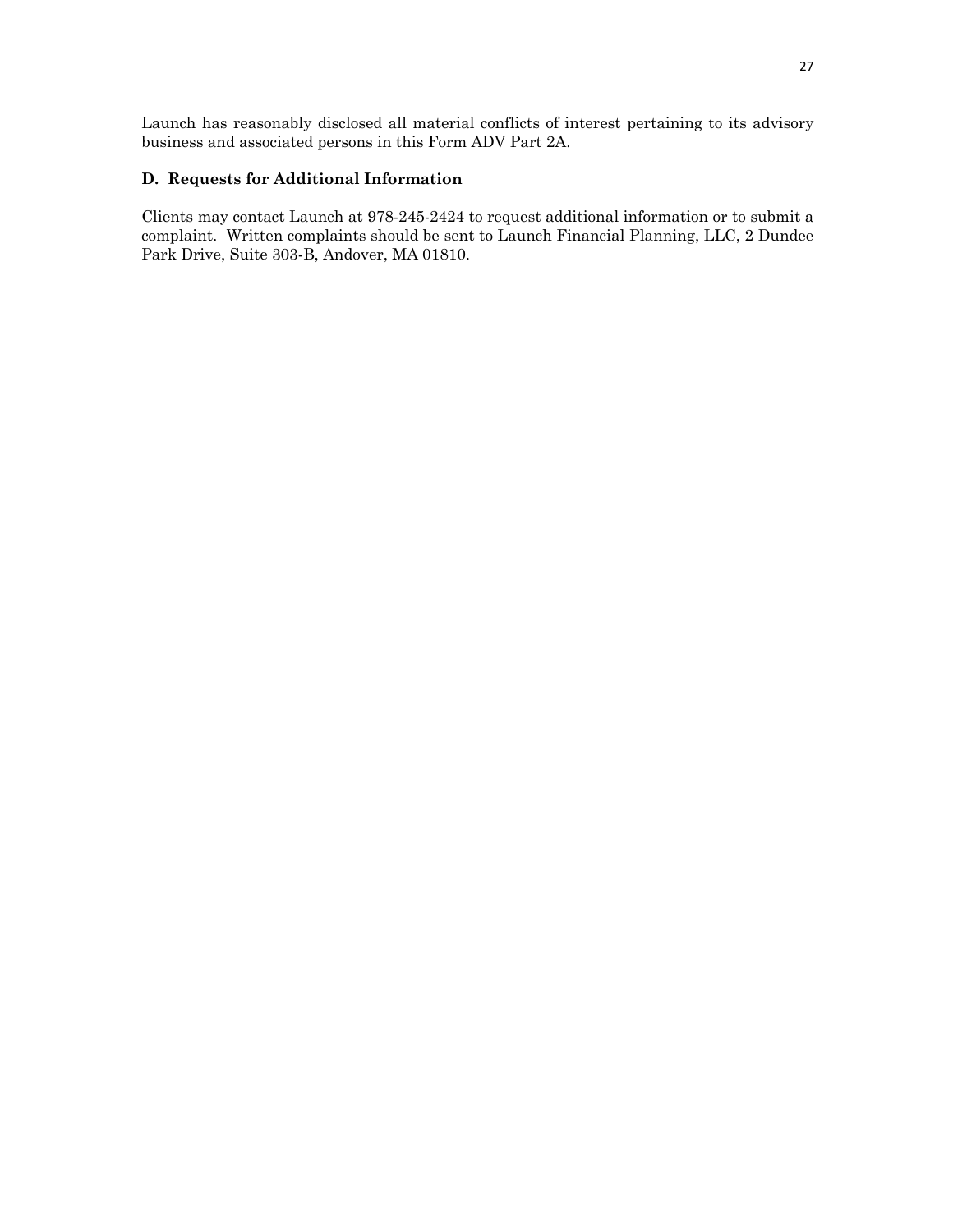# **Launch Financial Planning, LLC**

## **Form ADV Part 2B – Brochure Supplement**

*for*

## **Jasmine Gautam**

2 Dundee Park Drive Suite 303-B Andover, MA 01810

Tel: 978-245-2424

April 29, 2020

*This brochure supplement provides clients with information about Jasmine Gautam that supplements the Launch Financial Planning, LLC ("Launch") disclosure brochure. You should have received a copy of the Launch disclosure brochure. Please contact Launch at 978-245-2424 if you did not receive a copy of Launch disclosure brochure or if you have any questions about the contents of this brochure supplement. Additional information about Jasmine Gautam is available on the SEC's website at www.adviserinfo.sec.gov. You can search this website using a unique identifier called a CRD number. The CRD number for Jasmine Gautam is 6022739.*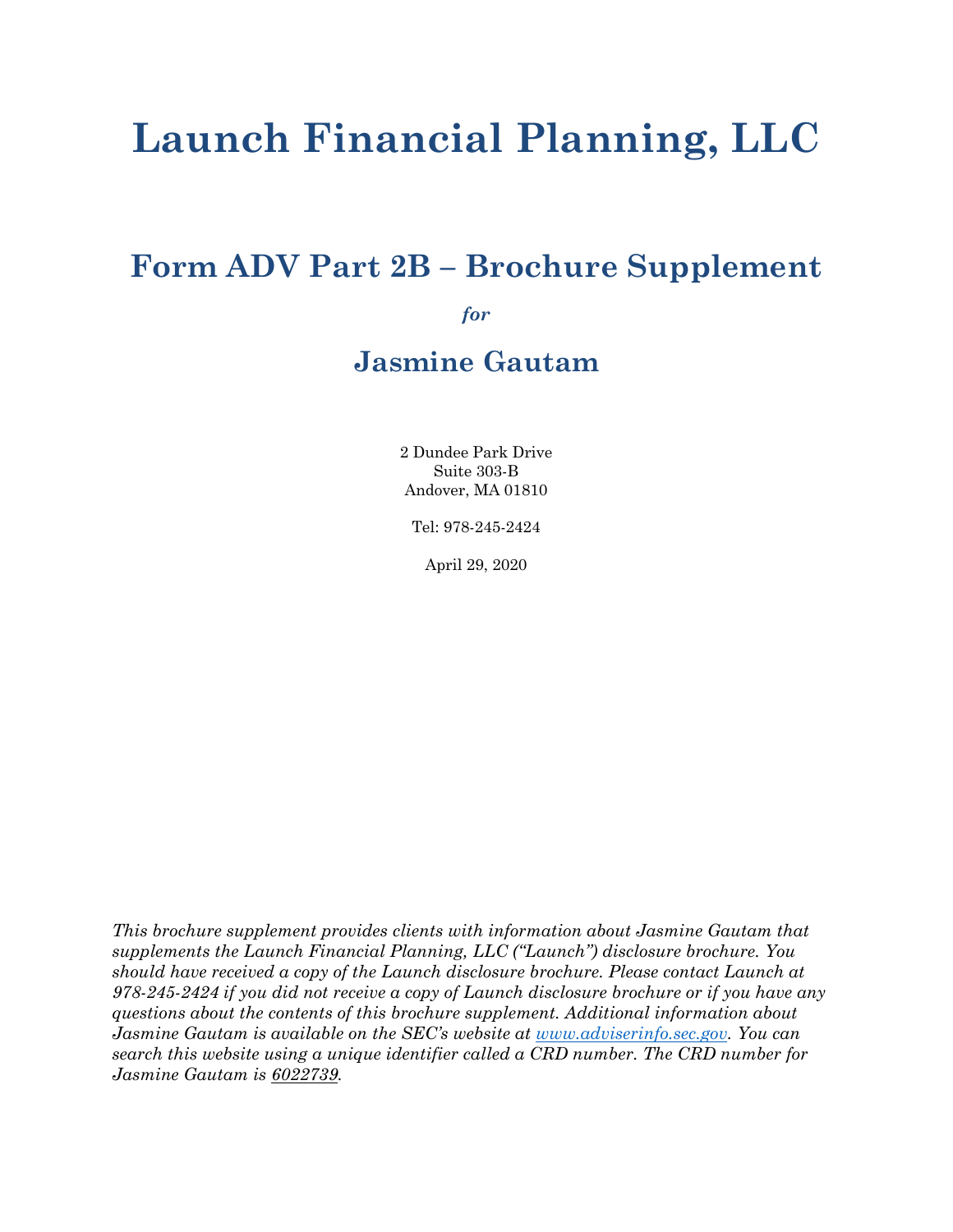## **Item 2: Educational Background and Business Experience**

Launch is composed of experienced investment professionals possessing a broad range of knowledge within the securities industry. Advisory persons associated with Launch must possess a degree from an accredited college and/or appropriate business experience and all required licenses.

**Name:** Jasmine Gautam **Born:** 1974

## Education:

University of Mumbai, Bachelor degree, Business & Commerce (1991-1994) University of Mumbai, Master degree, Business & Commerce (1994-1996) Narsee Monjee Institute of Management Studies, Mumbai – Financial Services & Investment Management (1997-98)

## Employment History:

Managing Member an Investment Adviser Representative, Launch Financial Planning, LLC (01/2020 – Present) Client Relations & Operations, New England Financial Planning Group (02/12 – Present) Client Relations – YourCfo (Canada) (09/2010 - 10/2011) Investment Associate – Assante Wealth Management (08/2008 - 08/2010) Licensed Assistant – Dundee Corporation (01/2007 - 06/2008) Office Assistant – Scotia McLeod (11/2006 - 01/2007) Investment Operations Manager- Skindia Finance (01/1994 -11/2005)

## **Item 3: Disciplinary Information**

**There are no legal, civil or disciplinary events to disclose regarding Ms. Gautam.** Ms. Gautam has never been involved in any regulatory, civil or criminal action. There have been no client complaints, lawsuits, arbitration claims or administrative proceedings against Ms. Gautam.

## **Item 4: Other Business Activities**

Ms. Gautam is not engaged in any other business or occupation for compensation that provides a substantial source of her income or involves a substantial amount of her time.

## **Item 5: Additional Compensation**

Ms. Gautam does not receive any additional compensation for providing advisory services.

## **Item 6: Supervision**

As Managing Member, Ms. Gautam is responsible for her own supervision. The operative documents for supervision are the Launch Compliance Manual and Code of Ethics.

## **Item 7: Requirements for State Registered Advisers**

*This disclosure is required by state securities authorities and is provided for your use in evaluating this investment advisor representative's suitability.*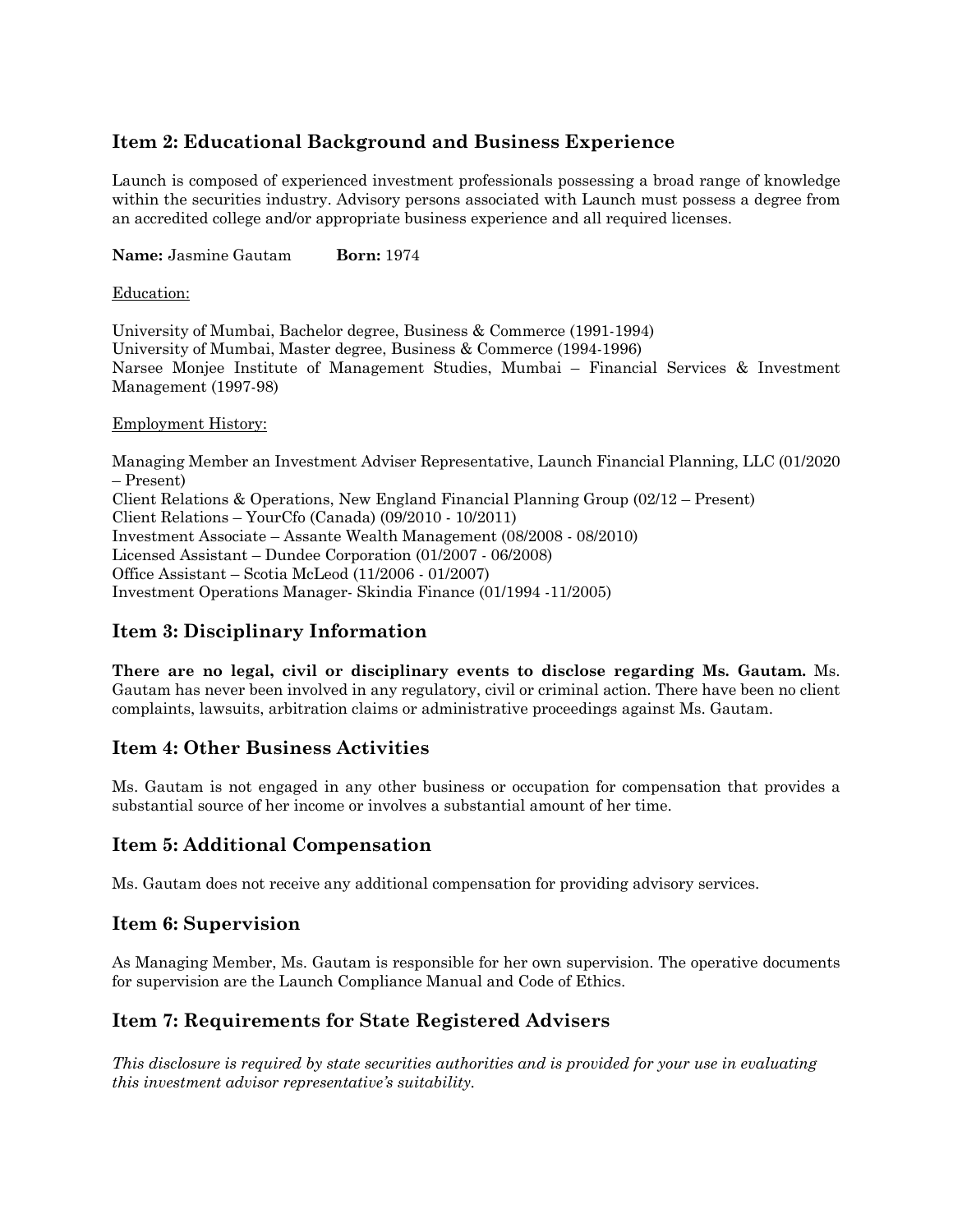- A. Ms. Gautam has **NOT** been involved in any of the events listed below.
	- 1. An award or otherwise being found liable in an arbitration claim alleging damages in excess of \$2,500, involving any of the following:
		- a) an investment or an investment-related business or activity;
		- b) fraud, false statement(s), or omissions;
		- c) theft, embezzlement, or other wrongful taking of property;
		- d) bribery, forgery, counterfeiting, or extortion; or
		- e) dishonest, unfair, or unethical practices.
	- 2. An award or otherwise being found liable in a civil, self-regulatory organization, or administrative proceeding involving any of the following:
		- a) an investment or an investment-related business or activity;
		- b) fraud, false statement(s), or omissions;
		- c) theft, embezzlement, or other wrongful taking of property;
		- d) bribery, forgery, counterfeiting, or extortion; or
		- e) dishonest, unfair, or unethical practices.
- B. Ms. Gautam has NOT been the subject of a bankruptcy petition in the past ten years.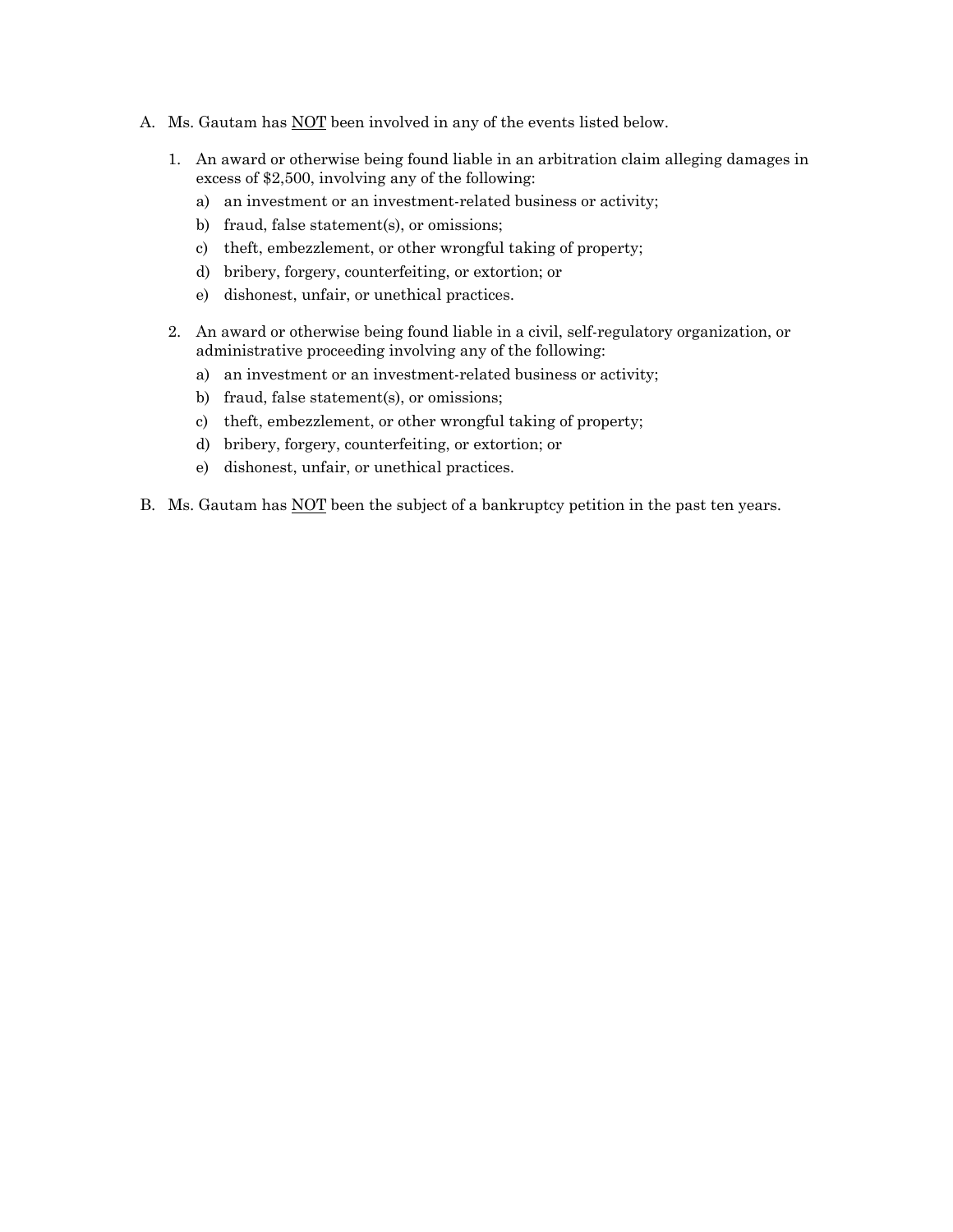# **Launch Financial Planning, LLC**

## **Form ADV Part 2B – Brochure Supplement**

*for*

## **Bradford T. Wright**

2 Dundee Park Drive Suite 303-B Andover, MA 01810

Tel: 978-245-2424

May 1, 2020

*This brochure supplement provides clients with information about Bradford T. Wright that supplements the Launch Financial Planning, LLC ("Launch") disclosure brochure. You should have received a copy of the Launch disclosure brochure. Please contact Launch at 978-245-2424 if you did not receive a copy of Launch disclosure brochure or if you have any questions about the contents of this brochure supplement. Additional information about Bradford T. Wright is available on the SEC's website at www.adviserinfo.sec.gov. You can search this website using a unique identifier called a CRD number. The CRD number for Bradford T. Wright is 6239582.*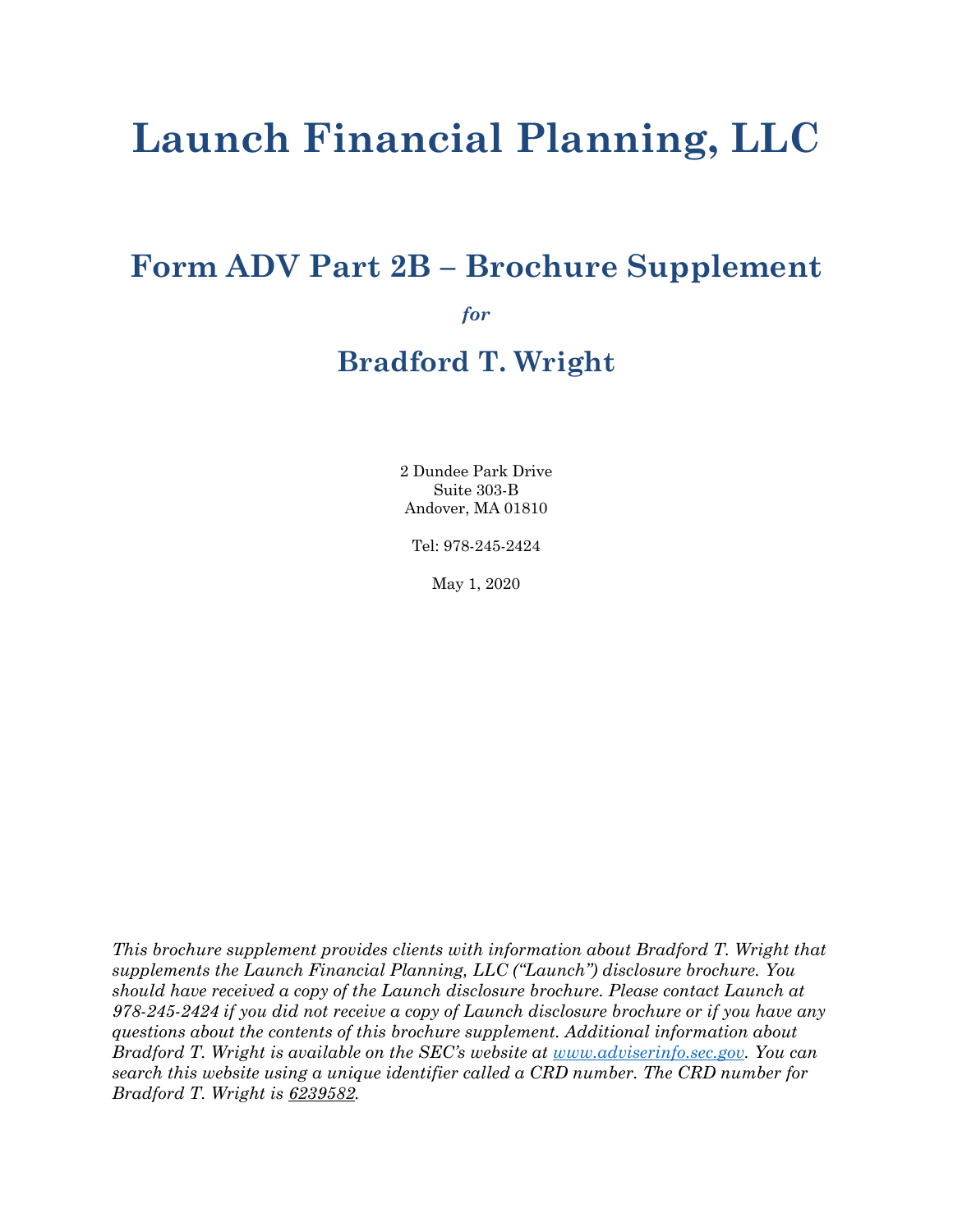## **Item 2: Educational Background and Business Experience**

Launch is composed of experienced investment professionals possessing a broad range of knowledge within the securities industry. Advisory persons associated with Launch must possess a degree from an accredited college and/or appropriate business experience and all required licenses.

**Name:** Bradford Wright **Born:** 1969

## Education:

UCLA, Certificate, Personal Financial Planning (2008-2010) American University, B.A., Political Science (1989-1991) Dean Junior College, A.A., Communications (1987-89)

## Employment History:

Managing Member and Investment Adviser Representative, Launch Financial Planning, LLC, Andover, MA (05/2020 – Present) Investment Adviser Representative, Richard J. Wojcik d/b/a/ New England Financial Planning Group, Burlington, MA (02/2014 to 05/2020) Registered Representative, Raymond James Financial Services, St. Petersburg, FL (02/2014 to 05/2020) Voice Announcer, Freelance Voiceover, Andover, MA (01/2002 to Present) Investment Adviser Representative, TWP Financial, Inc., Newton, MA (08/2013 to 11/2013) On-Air Personality, CBS Radio, Boston, MA (07/2011 to 07/2013) Junior Associate, Lamb Financial Planning, Encino, CA (06/2011 to 06/2012) On-Air Personality, Dial Global Radio, Los Angeles, CA (09/2006 to 07/2011)

## Professional Licenses and Designations:

SIE – Securities Industry Essentials Examination (2018) Series 7 – General Securities Representative Examination (2017) Series 63 – Uniform Securities Agent State Law Examination (2018) Series 65 – Uniform Investment Adviser Law Examination (2013)

Certified Financial Planner (CFP)

*Important Information About the Certified Financial Planner (CFP*<sup>â</sup>*) Designation:*

*The CFP*<sup>â</sup> *certification is a voluntary certification; no federal or state law or regulation requires financial planners to hold CFP*<sup>â</sup> *certification. It is recognized in the United States and a number of other countries for its (1) high standard of professional education; (2) stringent code of conduct and standards of practice; and (3) ethical requirements that govern professional engagements with clients.* 

*To attain the right to use the CFP*<sup>â</sup> *marks, an individual must satisfactorily fulfill the following requirements:*

• *Education – Complete an advanced college-level course of study addressing the financial planning subject areas that CFP*<sup>â</sup> *Board's studies have determined as necessary for the competent and professional delivery of financial planning services, and attain a Bachelor's Degree from a regionally accredited United States college or university (or its equivalent from a foreign university). CFP*<sup>â</sup> *Board's financial planning subject areas include insurance planning and risk management, employee benefits planning, investment planning, income tax planning, retirement planning, and estate planning;*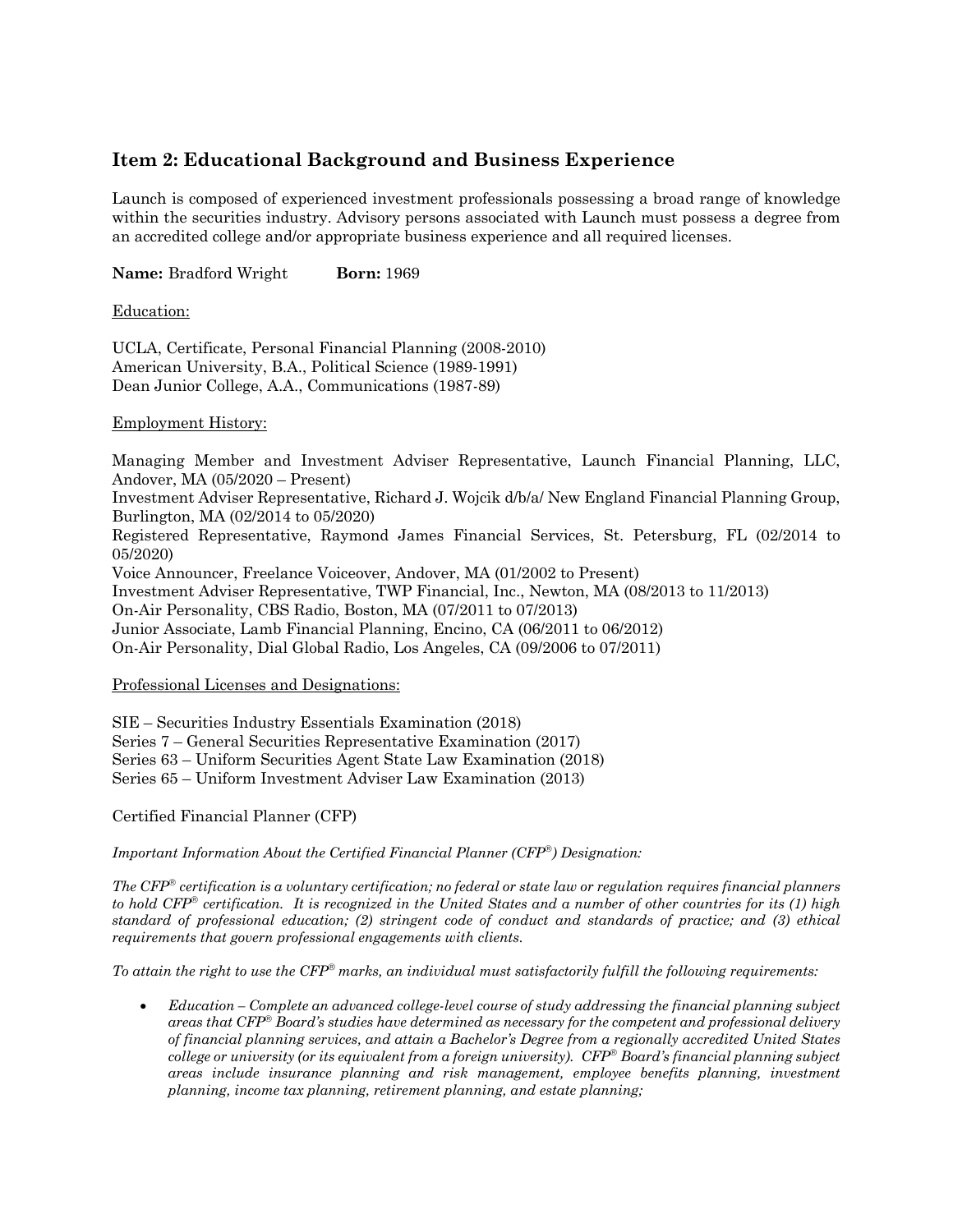- *Examination – Pass the comprehensive CFP*<sup>â</sup> *Certification Examination. The examination, administered in 10 hours over a two-day period, includes case studies and client scenarios designed to test one's ability to correctly diagnose financial planning issues and apply one's knowledge of financial planning to real world circumstances;*
- *Experience – Complete at least three years of full-time financial planning-related experience (or the equivalent, measured as 2,000 hours per year); and*
- *Ethics – Agree to be bound by CFP*<sup>â</sup> *Board's Standards of Professional Conduct, a set of documents outlining the ethical and practice standards for CFP*<sup>â</sup> *professionals.*

*Individuals who become certified must complete the following ongoing education and ethics requirements in order to maintain the right to continue to use the CFP*<sup>â</sup> *marks:* 

- *Continuing Education – Complete 30 hours of continuing education hours every two years, including two hours on the Code of Ethics and other parts of the Standards of Professional Conduct, to maintain competence and keep up with developments in the financial planning field; and*
- *Ethics – Renew an agreement to be bound by the Standards of Professional Conduct. The Standards prominently require that CFP*<sup>â</sup> *professionals provide financial planning services at a fiduciary standard of care. This means CFP*<sup>â</sup> *professionals must provide financial planning services in the best interests of their clients.*

*CFP*<sup>â</sup> *professionals who fail to comply with the above standards and requirements may be subject to CFP*<sup>â</sup> *Board's enforcement process, which could result in suspension or permanent revocation of their CFP*<sup>â</sup> *certification.*

*Important Information About the Personal Financial Specialist (PFS) Designation:*

*A Personal Financial Planning Specialist is a member of the American Institute of Certified Public Accountants (AICPA), or a CPA for short, who has passed a rigorous amount of required education, exams and experience in order to achieve designation as an expert in personal financial planning. The credential was created by the AICPA, the National Accreditation Commission and the Personal Financial Planning Specialist Credential Committee. Currently, in order to become a Personal Financial Planning Specialist, a CPA must:*

- *Complete 80 hours of Personal Financial Planning education*
- *Serve 2 years of full-time Personal Financial Planning experience*
- *Pass the Personal Financial Specialist exam, or the CFP or ChFC exams.*

## **Item 3: Disciplinary Information**

**There are no legal, civil or disciplinary events to disclose regarding Mr. Wright**. Mr. Wright has never been involved in any regulatory, civil or criminal action. There have been no client complaints, lawsuits, arbitration claims or administrative proceedings against Mr. Wright.

## **Item 4: Other Business Activities**

Mr. Wright is not engaged in any other business or occupation for compensation that provides a substantial source of his income or involves a substantial amount of his time.

## **Item 5: Additional Compensation**

Mr. Wright does not receive any additional compensation for providing advisory services.

## **Item 6: Supervision**